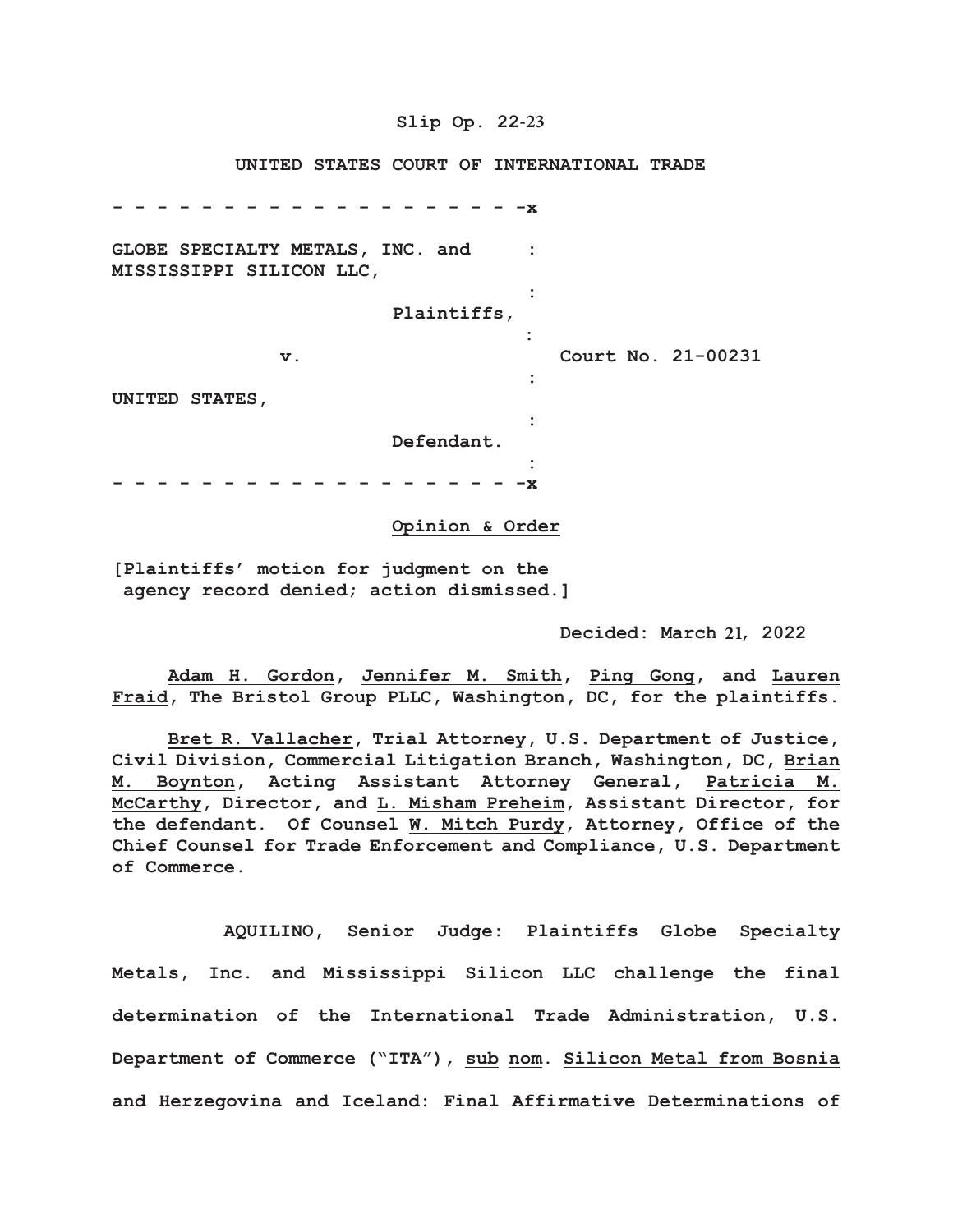**Sales at Less Than Fair Value and Final Affirmative Determination of Critical Circumstances for Iceland, 86 Fed.Reg. 11720 (Dep't of Commerce Feb. 26, 2021) ("Final Determination"), Public Record ("PR") 70, and accompanying issues and decision memorandum dated February 22, 2021 ("IDM"), PR 61.**

**Jurisdiction to hear and decide plaintiffs' motion for judgment on the agency record, proffered pursuant to USCIT Rule 56.2, is based upon 28 U.S.C. §§ 1581(c), 2631(c). The sole question raised is whether, in calculating normal value based on constructed value, ITA's use of financial statements pertaining to Ferroglobe PLC (Ferroglobe) was supported by substantial evidence and in accordance with the law. See 19 U.S.C. §1516a(b)(1)(B)(i). For the following reasons, it was.**

**I**

**As domestic producers of silicon metal, the plaintiffs filed an antidumping duty petition with ITA, alleging that that metal, imported from Bosnia, was being sold in the United States at less than fair value. See PR 1–11. Claiming inability to obtain financial statements from Bosnian producers, the petitioners estimated their costs of production using financial data from the Norwegian producer Elkem ASA, which had no connection to this**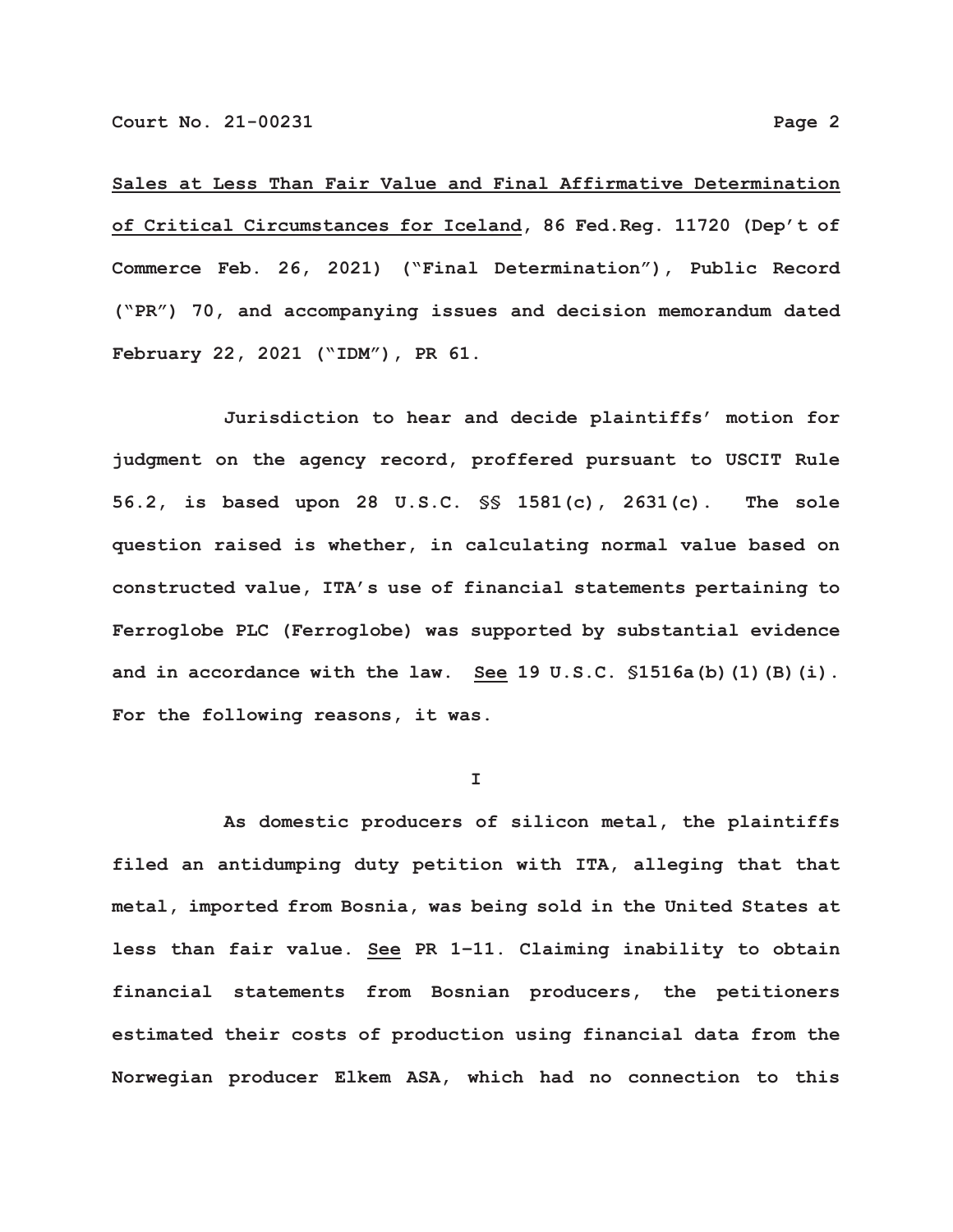**investigation apart from being a producer of silicon that the petitioners selected for this purpose. PR 6 at 10–11.**

**ITA issued a deficiency questionnaire instructing the petitioners to recalculate the costs of production alleged in their petition using the financial statements of a Bosnian producer, or, if information regarding such a producer was not available, to recalculate based on the financial statements of one of the petitioning companies and to provide those statements. See PR 16 and Confidential Record ("CR") 12, at 4. In response, the petitioners provided the financial statements of Ferroglobe, the parent company of one of them. PR 19, CR 14, Ex. "SUPP-II-5". Citing two decisions from 2002 and 2003, the petitioners refused to recalculate their alleged margin using their own financial statements on the grounds that Ferroglobe and its North American market segment experienced losses instead of profits in 2019. See id. at 10–12. ITA then calculated an estimated dumping margin using Ferroglobe's financial statements. Given the losses, ITA set the constructed value (CV) profit ratio at zero, resulting in a revised petition margin of 21.41 percent. See PR 24 at 8; IDM at 2.**

**ITA initiated investigation, setting the period therefor as April 1, 2019 through March 31, 2020, and assigning that percent as the estimated dumping margin for Bosnia. Silicon Metal From**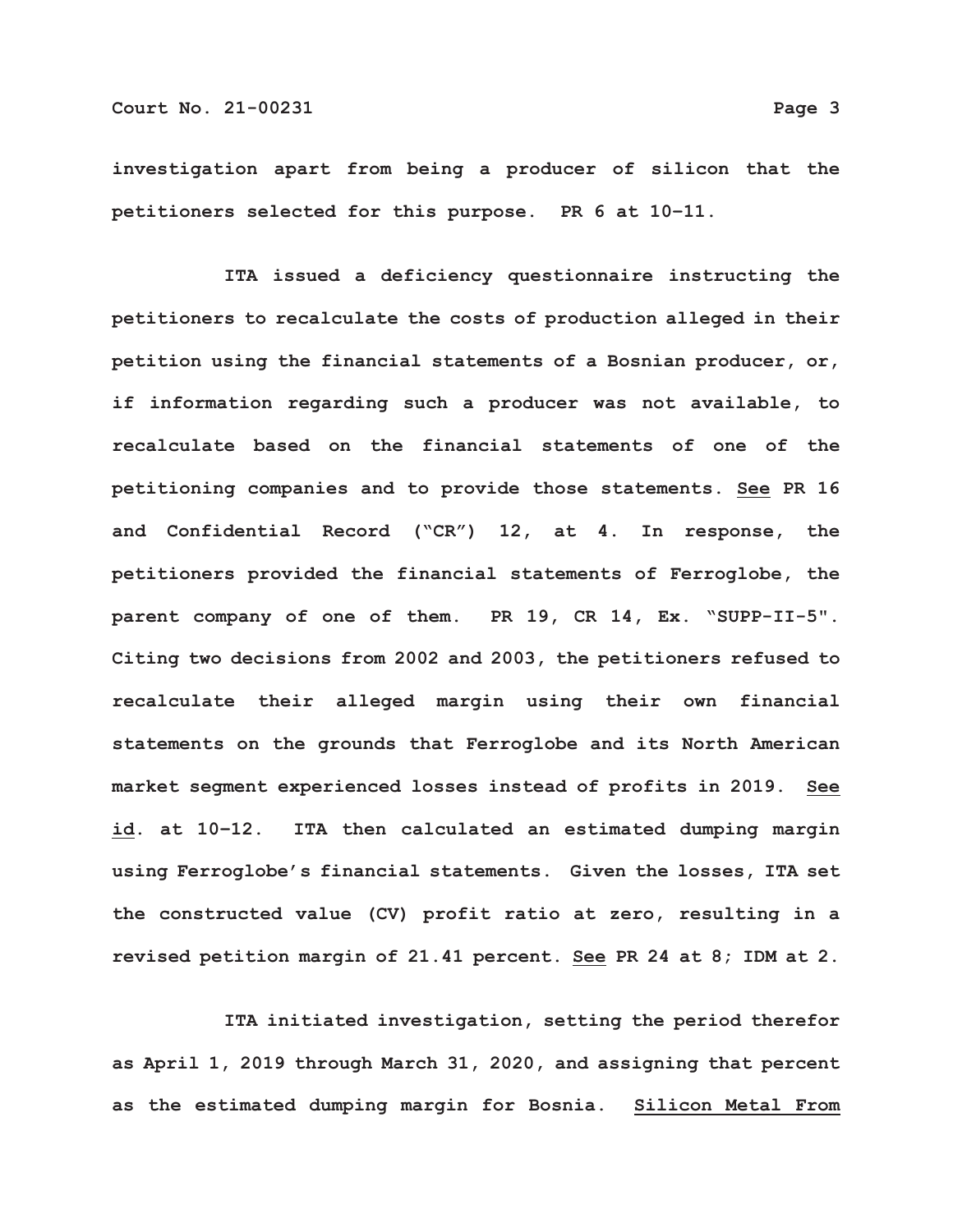**Bosnia and Herzegovina, Iceland, and Malaysia: Initiation of Less-Than-Fair-Value Investigations, 85 Fed.Reg. 45177, PR 23 at 2, 10. The agency selected one mandatory respondent, "R-S Silicon D.O.O." ("RSS"), which represented the largest exporter of silicon metal from Bosnia during the period of investigation. See PR 28, CR 20.**

**Relevant to this action, RSS submitted its response to section A of the original antidumping questionnaire (i.e., the section relating to general information), PR 43, CR 21, but it subsequently notified ITA of its intent not to respond further in the investigation, PR 44. The petitioners then requested that the agency apply total facts available with adverse inferences to RSS and assign an adverse facts available (AFA) rate of 39 percent to the company. PR 46, CR 26. In so requesting, the petitioners contended that "the Department typically assigns the highest estimated dumping margin from its initiation notice as the AFA rate in these situations, which is 21.41 percent for Bosnia and Herzegovina in this case," id. at 2. RSS's response stated that ITA should apply the highest estimated dumping rate stated in the Initiation Notice of 21.41 percent. PR 47.**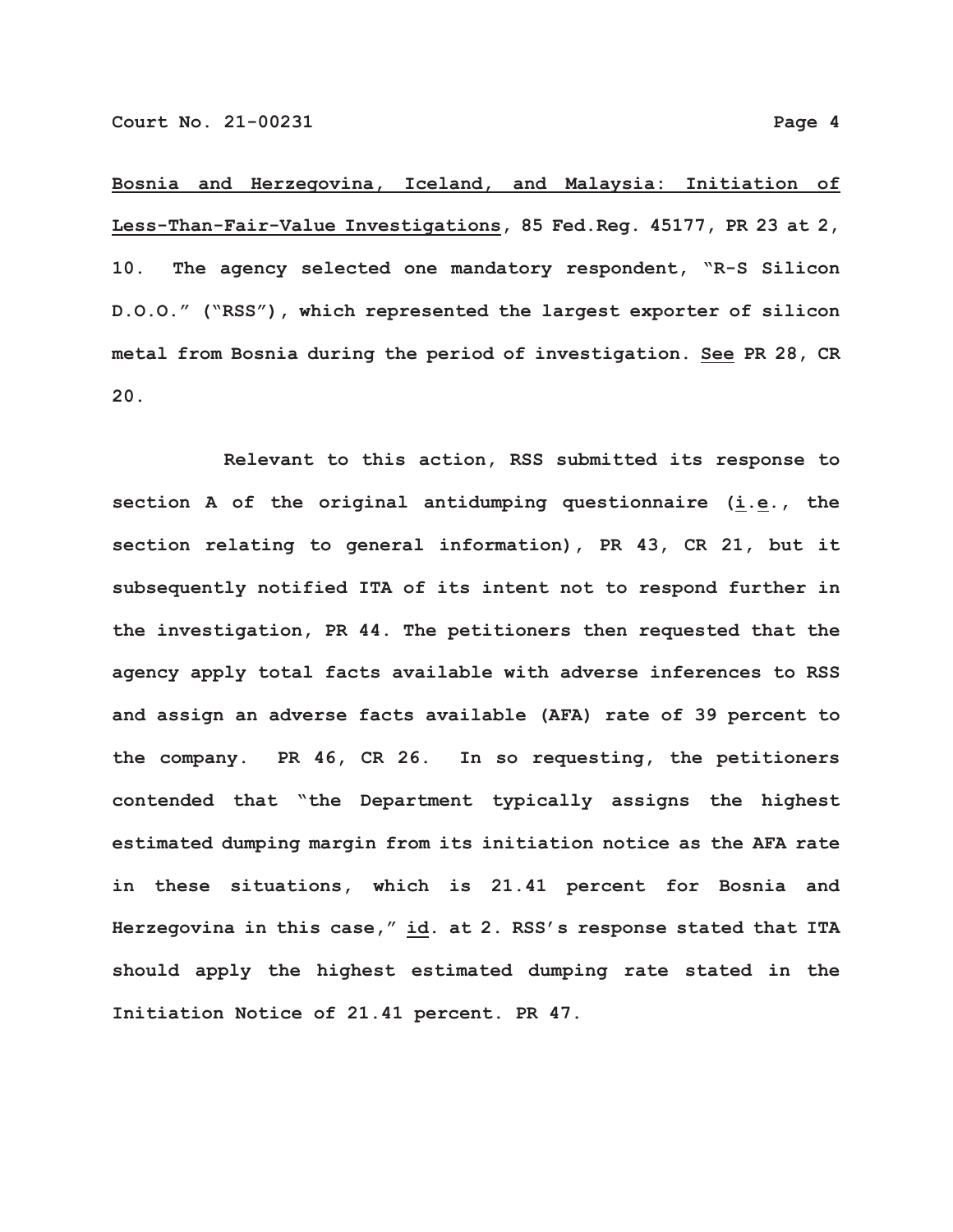**In its preliminary determination, ITA applied total facts available with adverse inference to RSS and assigned an AFA rate of 21.41 percent based on the estimated weighted-average dumping margin relied on in the Initiation Checklist. Silicon Metal from Bosnia and Herzegovina and Iceland: Preliminary Affirmative Determinations of Sales at Less Than Fair Value, 85 Fed.Reg. 80009 (Dep't of Commerce Dec. 11, 2020), PR 69; Preliminary Decision Memorandum (PDM), PR 48, at 6; Initiation Checklist at 8. Because the adverse facts available rate was derived from information in the petition and the supplements to it, the agency corroborated the AFA rate, key elements of the export price, and normal value calculations, by examining information from various independent sources provided in the petition and its supplements. PDM at 7. Although the petitioners submitted a revised calculation in their supplement to the petition for an alleged margin of 39.00 percent, it was not calculated using the financial statements of the petitioners (or a parent company), as requested by ITA. Id. Based on the agency's inclination not to use statements from third countries to calculate constructed value ratios, ITA corroborated the recalculated rate of 21.41 percent found in the Initiation Notice, which it had calculated using Ferroglobe's financial statements. Id. at 8–9.**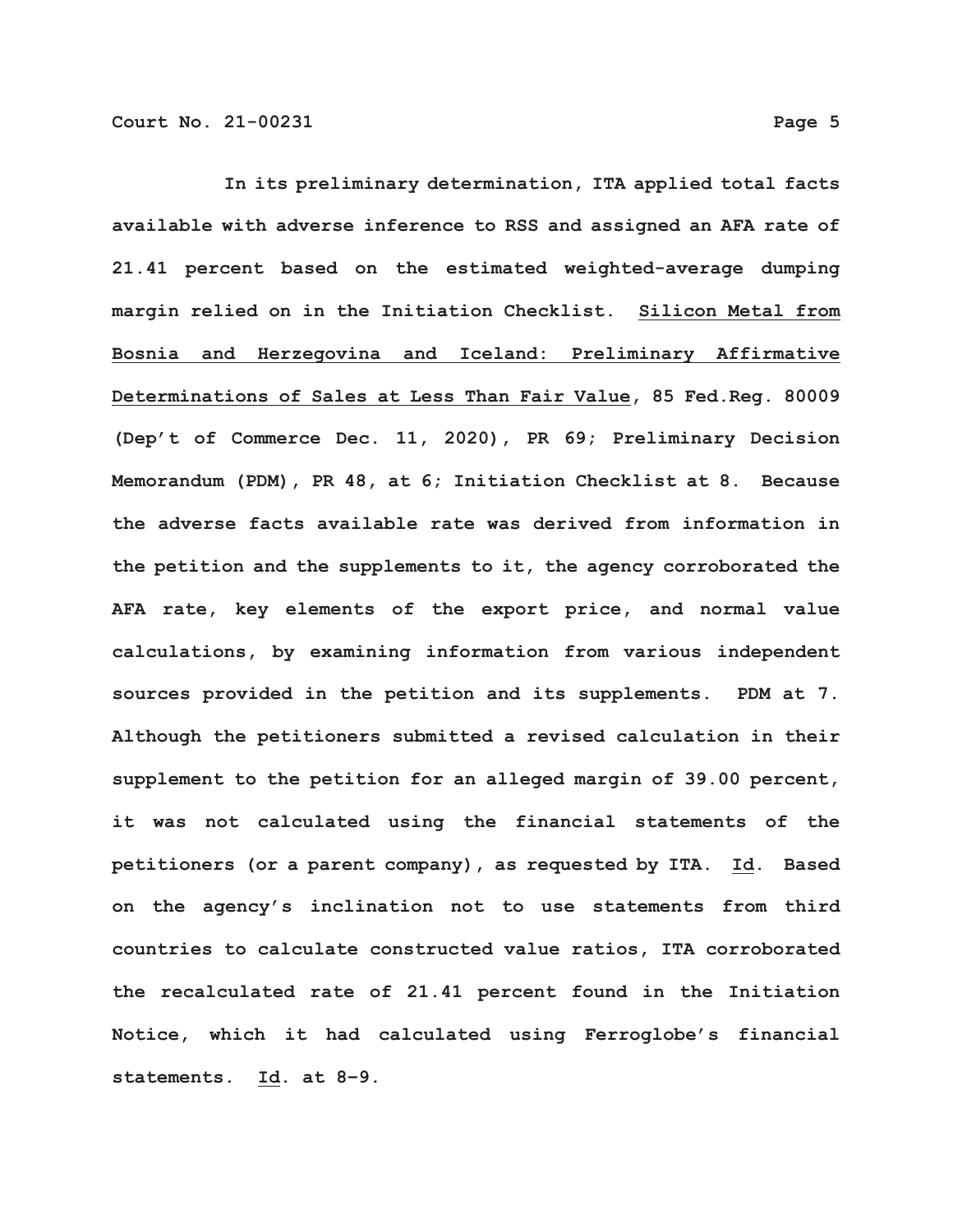**ITA issued its Final Determination and IDM in which the agency continued to use the margin from the Initiation Notice, which was calculated using Ferroglobe's financial statements, as the adverse facts available rate for RSS. IDM at 6, 11. ITA explained that data from Ferroglobe would have at least two advantages over data from the petitioners' hand-picked company. First, because "the petitioners calculated the cost of production based on their own experience," the agency "[found] it appropriate to base the CV ratios on that petitioner's parent company" so that the "usage rates and CV ratios have a link to the same source." Id. at 9. Second, ITA explained that it was "continu[ing] to not rely on third-party financial statements" and provided many examples of this practice. Id. at 9–10 n.48. It further explained that "[a]lthough the parent company is headquartered abroad, its financial statements include the data from the petitioner itself, making Ferroglobe's financial statements, at least in part, reflective of the financial data of that U.S. producer," whereas "Elkem's financial statements represent entirely third-country based data with no element of cost from either the country under investigation or a U.S. producer." Id. at 9.**

**ITA confirmed the accuracy and validity of the information underlying the calculation of the dumping margin used**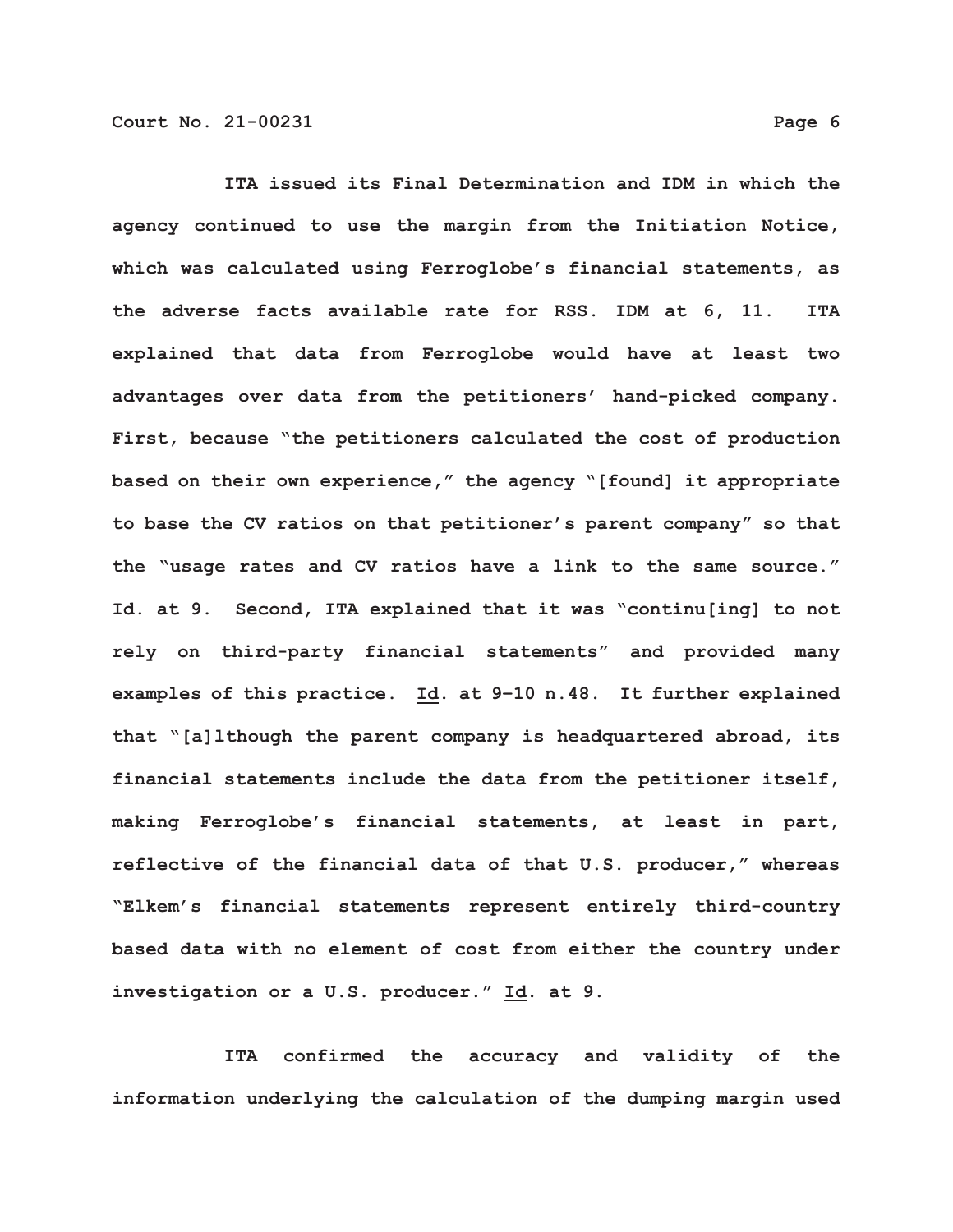**in the Initiation Notice by examining source documents and affidavits, as well as publicly available information. Id. at 10. Nothing in the record calls into question the validity of the information supporting the export price and normal value calculations provided in the initiation checklist. Id. Accordingly, the agency found that the use of the dumping margin in the Initiation Notice of 21.41 percent was consistent with both the Tariff Act of 1930, as amended ("Act"), and ITA's practice, and was reliable for the purposes of the underlying investigation. Id. at 10.**

## **II**

**The plaintiff-petitioners did not comply with ITA's instructions to revise their calculations, which relied on information regarding a non-party located in neither the home country (Bosnia) nor the United States. They now plead that this court disregard ITA's discretion, ignore its well-established practices, and overturn a decision with substantial evidence to support it. These arguments fail to overcome the standard of review to which this proceeding is subject. See 19 U.S.C. §1516a(b)(1)(B)(I). ITA acted well within its discretion in applying a 21.41 percent dumping margin, and the court will not substitute its judgment for that of ITA in choosing between two**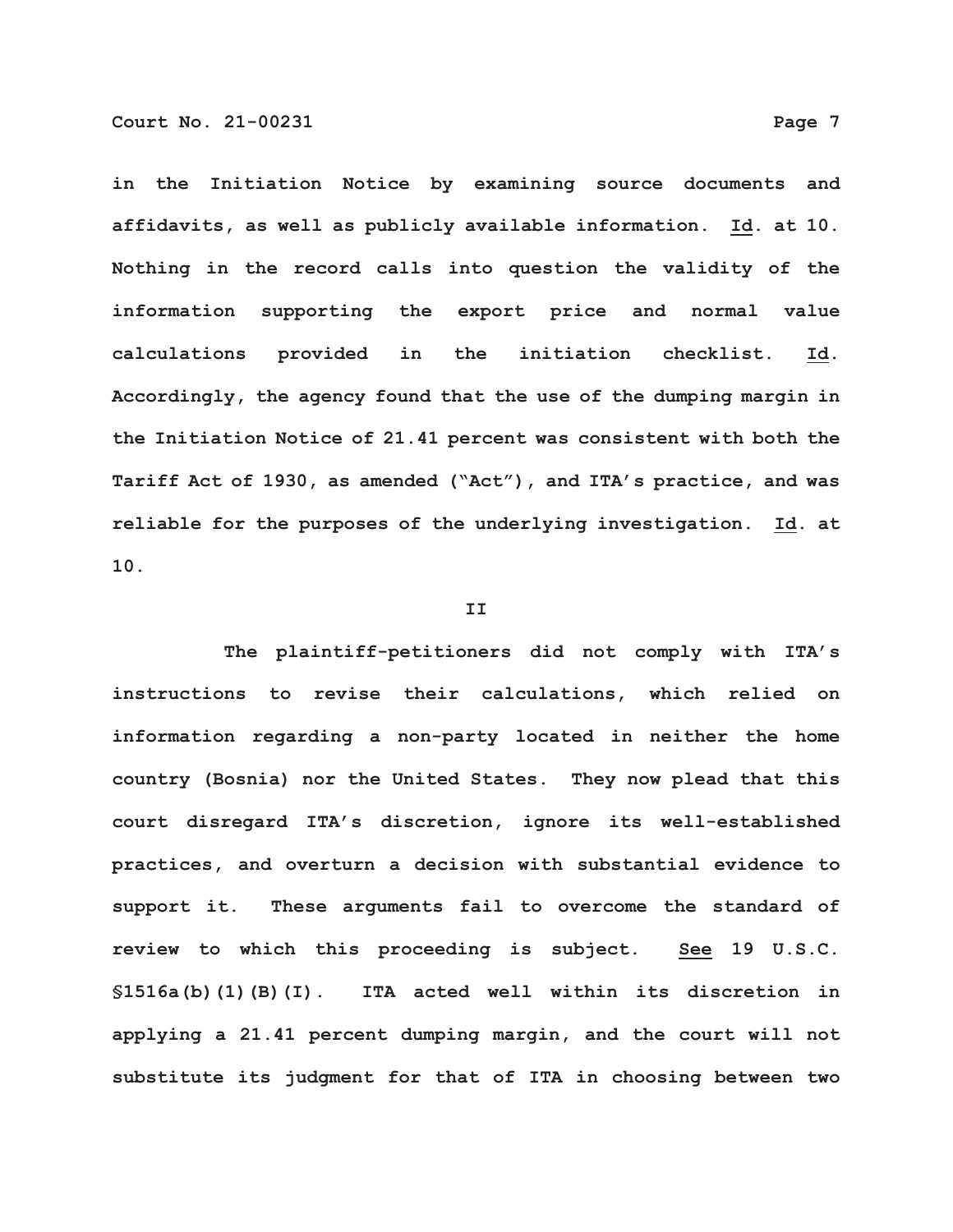**fairly conflicting views. See, e.g., Goldlink Indus. Co. v. United States, 30 CIT 616, 618, 431 F.Supp.2d 1323, 1326 (2006); see also Cleo Inc. v. United States, 501 F.3d 1291, 1296 (Fed.Cir. 2007) (improper to overturn an agency determination "simply because the reviewing court would have reached a different conclusion based on the same record").**

**The plaintiffs do not contend that ITA failed to abide by a statute or regulation and do not contend that a factual determination it reached lacks a basis in the record (i.e., substantial evidence). ITA's decision to resort to "adverse facts available" is uncontested here. The dispute at bar only concerns choice of the AFA rate. The statute and the regulation governing such determinations provide the agency with substantial discretion as to what sources it may use to establish such rate. Accord PAM, S.p.A. v. United States, 582 F.3d 1336, 1340 (Fed.Cir. 2009) ("[ITA]'s discretion in applying an AFA margin is particularly great when a respondent is uncooperative by failing to provide or withholding information") (citing 19 U.S.C. §1677e); Statement of Administrative Action accompanying the Uruguay Rounds Agreements Act, H.R. Doc. No. 103-316 (SAA), at 840 (1994) (emphasizing the case-by-case nature of selecting sources by stating that it was inappropriate "to establish particular methods or benchmarks for**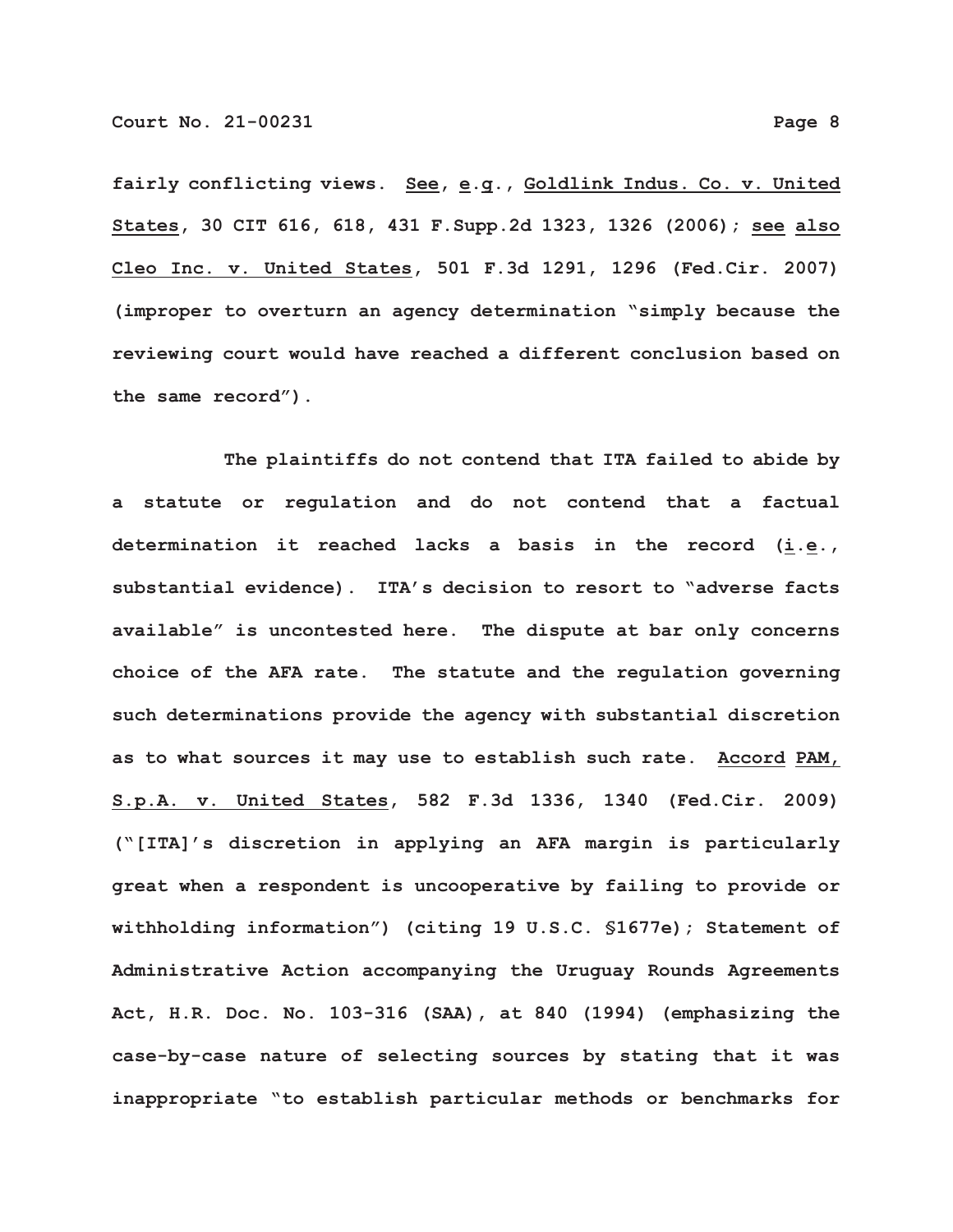**applying this alternative"). The relevant statutory and regulatory sections provide that, in selecting from adverse facts available, ITA "may" rely on information from (1) the petition, (2) the final determination in the investigation, (3) any previous administrative review, or "(4) any other information placed on the record." See 19 U.S.C. §1677e(b); 19 C.F.R. §351.308(c) (same). Because Ferroglobe's financial statements are "other information placed on the record," id. (see Petition Supplement, CR 14, at 29–238), the "statute . . . expressly permitted [ITA] to turn to" them, Papierfabrik August Koehler SE v. United States, 843 F.3d 1373, 1380 (Fed.Cir. 2016). Accordingly, the plaintiffs cannot and do not show that ITA's decision was in violation of a statute or regulation.**

**Instead, plaintiffs' arguments rest primarily on their interpretation of outdated agency practices, pursuant to which ITA's purported preference for using financial statements from profitable companies supposedly defeats a preference for using financial statements from domestic, petitioning companies. In so doing, the plaintiffs ignore ITA's explanations founded on its current well-established practices, rely on inapposite decisions to confer outsized importance to outdated practices, and attempt to blur the distinction between a company having substantial business**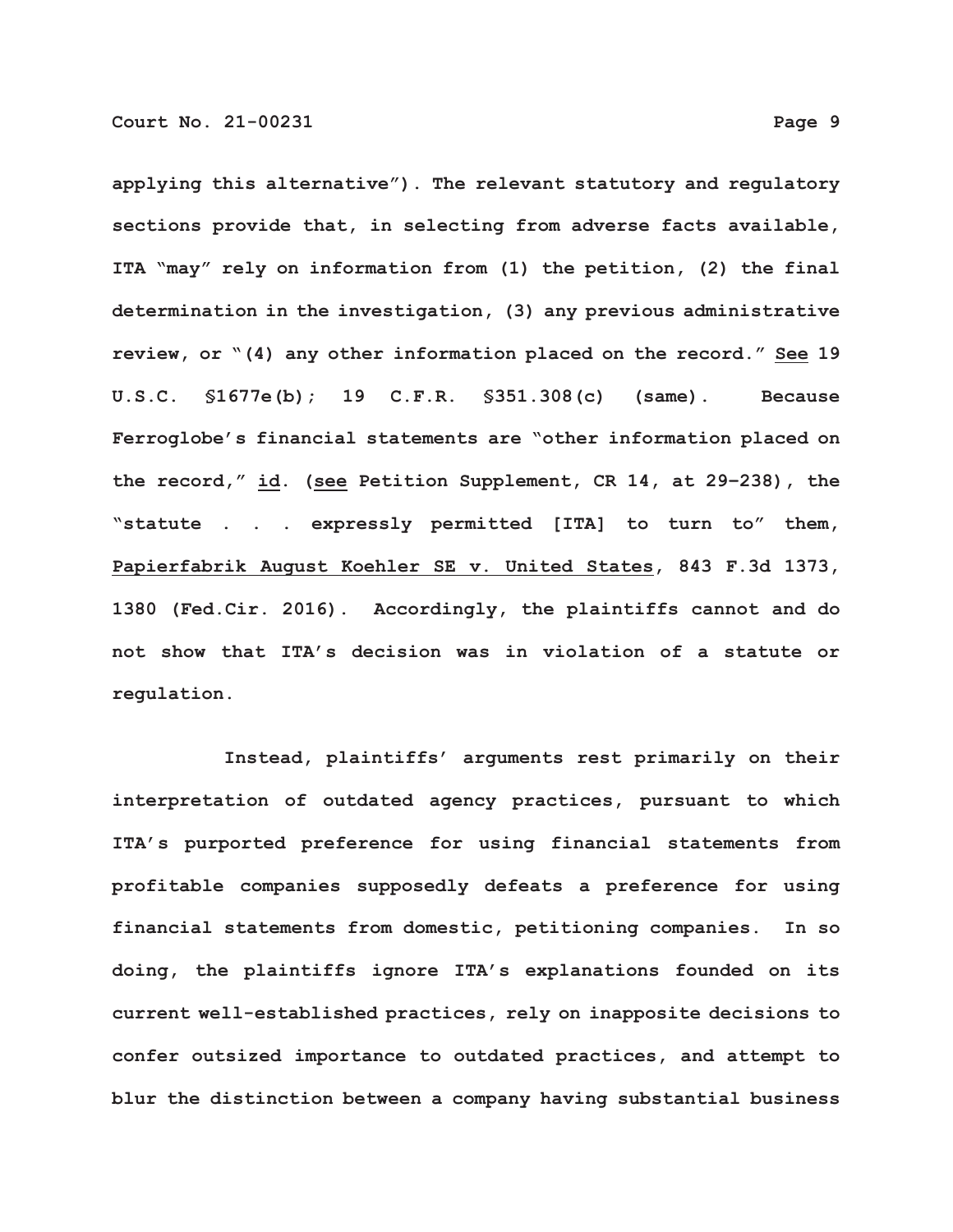**in the United States and one having none. These arguments lack merit.**

**Plaintiffs' overriding position appears to be that ITA abused its discretion. See, e.g., Goodluck India Ltd. v. United States, 11 F.4th 1335, 1342 (Fed.Cir. 2021) ("[ITA] abuses its discretion . . . if it departs from a consistent practice without reasonable explanation"). The plaintiffs do not, however, establish that the agency's decision to use the 21.41 rate represents a departure from a consistent practice, much less an unexplained one.**

**Because financial information from a Bosnian producer was not available, ITA's potential sources from which to select an AFA in its investigation were limited. It could resort either to (a) financial statements from an entirely third-country producer, Elkem, or to (b) financial statements from the parent company of one of the (U.S. producer) petitioners, which they provided to ITA. IDM at 2. Although the plaintiffs continue to argue that the agency should have exercised its discretion to use Elkem's financial statements for calculation of the constructed value financial ratios,1 it determined that Ferroglobe's financial**

 <sup>1</sup> **See Pls' Reply Br, p. 16. The quality of this submission and the other papers filed by both sides herein obviates the need** (continued...)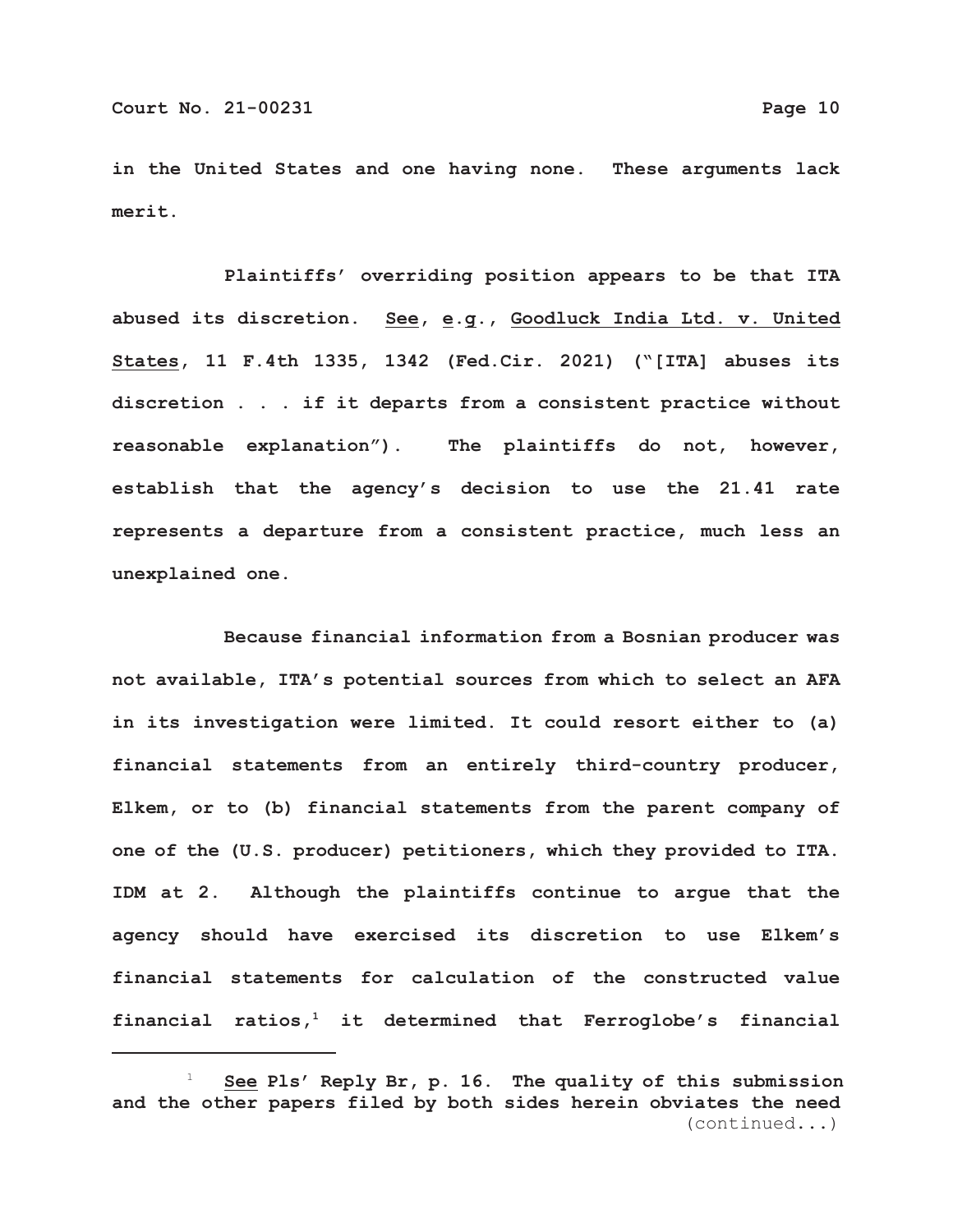**statements were preferable because of (1) "[ITA]'s practice of relying on the petitioner's own data for initiation purposes in the absence of in-country information," id. at 10, and (2) ITA's general practice not to "rely on the third-country financial statements," id. at 9. Accordingly, the agency selected the financial statement linked to a U.S. producer over the financial statements from a third-country producer.**

**The plaintiffs do not persuade that ITA's decision was unreasonable. As evidenced by the numerous other determinations it cited in the IDM, it frequently uses financial statements of a U.S. producer of comparable merchandise to calculate normal value based on constructed value for initiations when no in-country data are available. See id. at 9–10 n.48, citing, inter alia, Mattresses from Cambodia, Indonesia, Malaysia, Serbia, Thailand, the Republic of Turkey, and the Socialist Republic of Vietnam: Initiation of Less-Than-Fair-Value Investigations, 85 Fed.Reg. 23002 (April 24, 2020), and accompanying Indonesia initiation checklist at 9 (using a U.S. producer's financial statements); Carbon and Alloy Steel Wire Rod from Belarus, Italy, the Republic of Korea, the Russian**

 $1$  (...continued)

**for oral argument, and the motion therefor can be, and hereby is, denied.**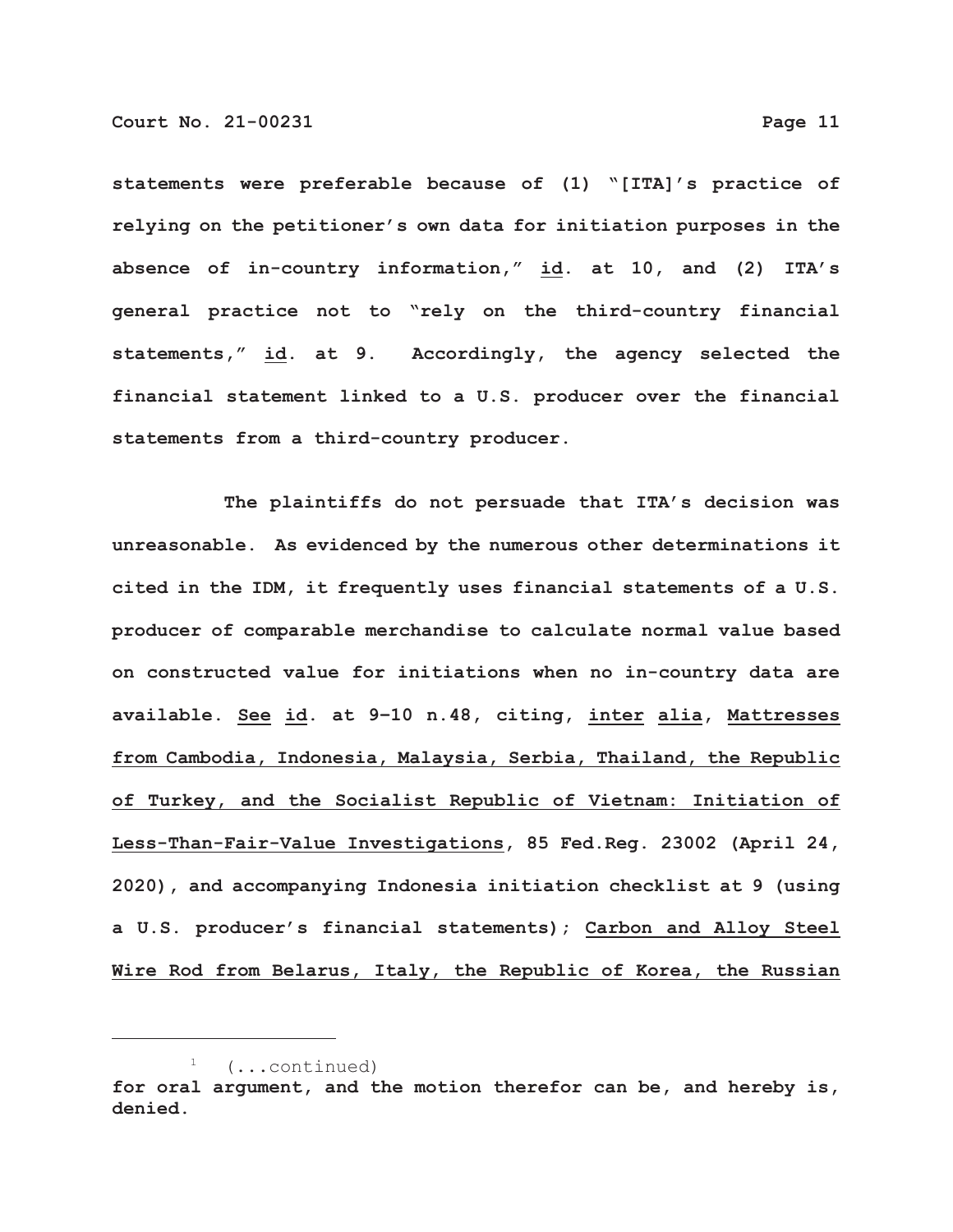**Federation, South Africa, Spain, the Republic of Turkey, Ukraine, United Arab Emirates, and United Kingdom: Initiation of Less-Than-Fair-Value Investigations, 82 Fed.Reg. 19207 (April 26, 2017), and accompanying United Arab Emirates Initiation Checklist at 9–10 (using a U.S. producer's financial statements)). The IDM makes clear that this is done in accordance with agency practice of relying on a petitioner's own data for initiation purposes in the absence of in-country information, as well as ITA's preference for not using third-country financial statements to calculate constructed value profit and selling expense ratios. Id. at 6, 10.**

**The plaintiffs argue that Ferroglobe, like Elkem, "also is located in a third country," so ITA's justification for using information from Ferroglobe over Elkem is a "canard." Plaintiffs' Motion for Judgment on the Administrative Record ("Pls' Br"), ECF No. 19, at 4. At most, however, this argument only applies to the second rationale (concerning agency preference to not rely on third-country financial statements) and not the first (concerning its preference to use petitioners' own financial statements). In any case, this argument glosses over evident differences between Ferroglobe and Elkem. As ITA explained in the IDM, "[a]lthough the parent company is headquartered abroad, its financial statements include the data from the petitioner itself, making Ferroglobe's**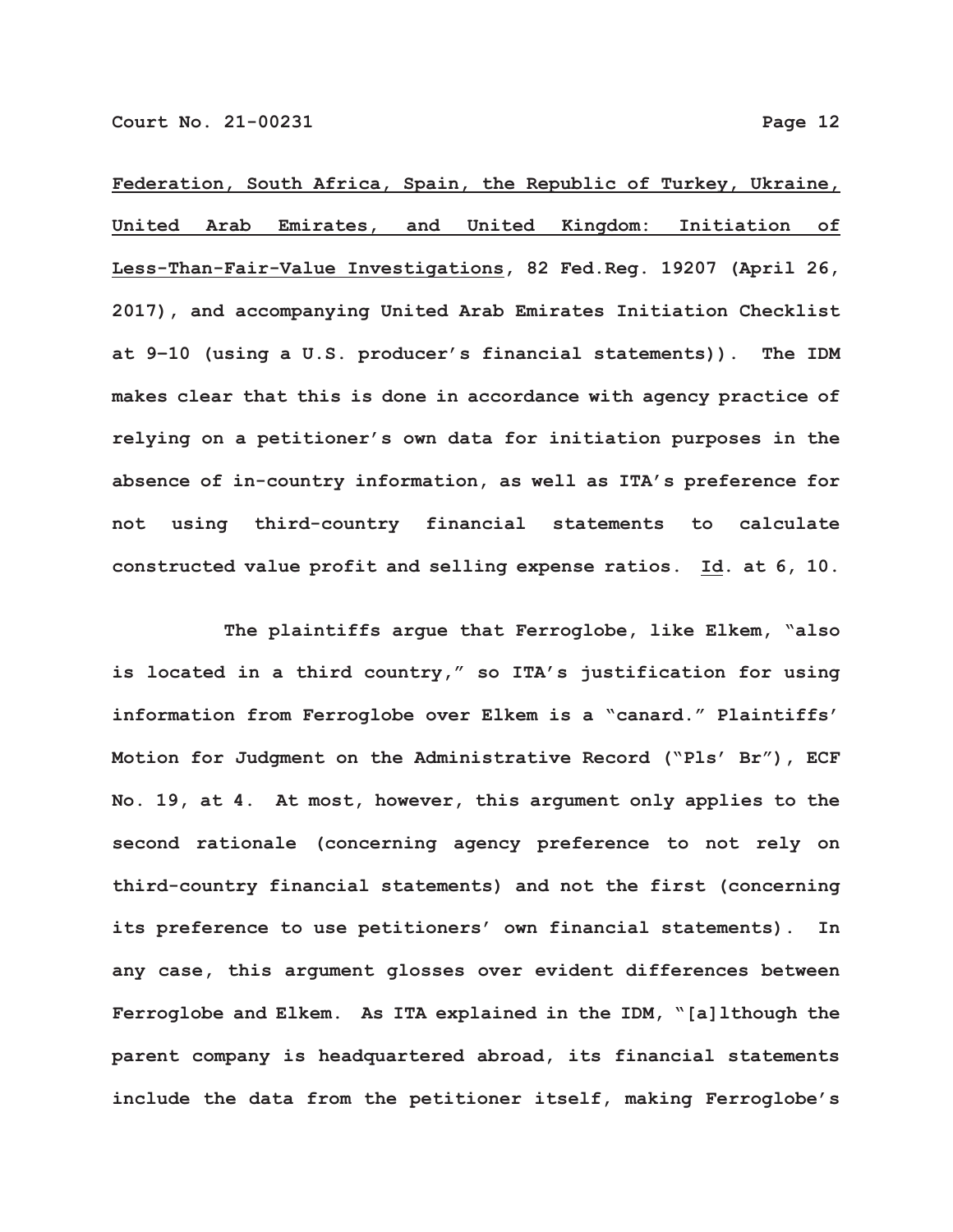**financial statements, at least in part, reflective of the financial data of that U.S. producer." IDM at 9. The agency found Ferroglobe's financial statements preferable to Elkem's financial statements because the latter "represent entirely third-country based data with no element of cost from either the country under investigation or a U.S. producer." Id. Furthermore, because "the petitioners calculated the cost of production based on their own experience," and thus ITA is "applying usage rates from a petitioner's own experience," it would be "appropriate to base the {constructed value} ratios on that petitioner's parent company" so that "the usage rates and CV ratios have a link to the same source." Id. The plaintiffs have not demonstrated anything arbitrary or irrational about this reasoning.**

**The plaintiffs next argue that ITA's reliance on information from Ferroglobe violated its practice of not relying on financial information from companies that suffered losses. Pls' Br at 24–28. This argument fails for at least two reasons.**

**First, there is nothing in the statute that requires that ITA use financial statements showing a profit. In calculating normal value based on constructed value, it normally calculates a constructed value profit ratio using the preferred method under**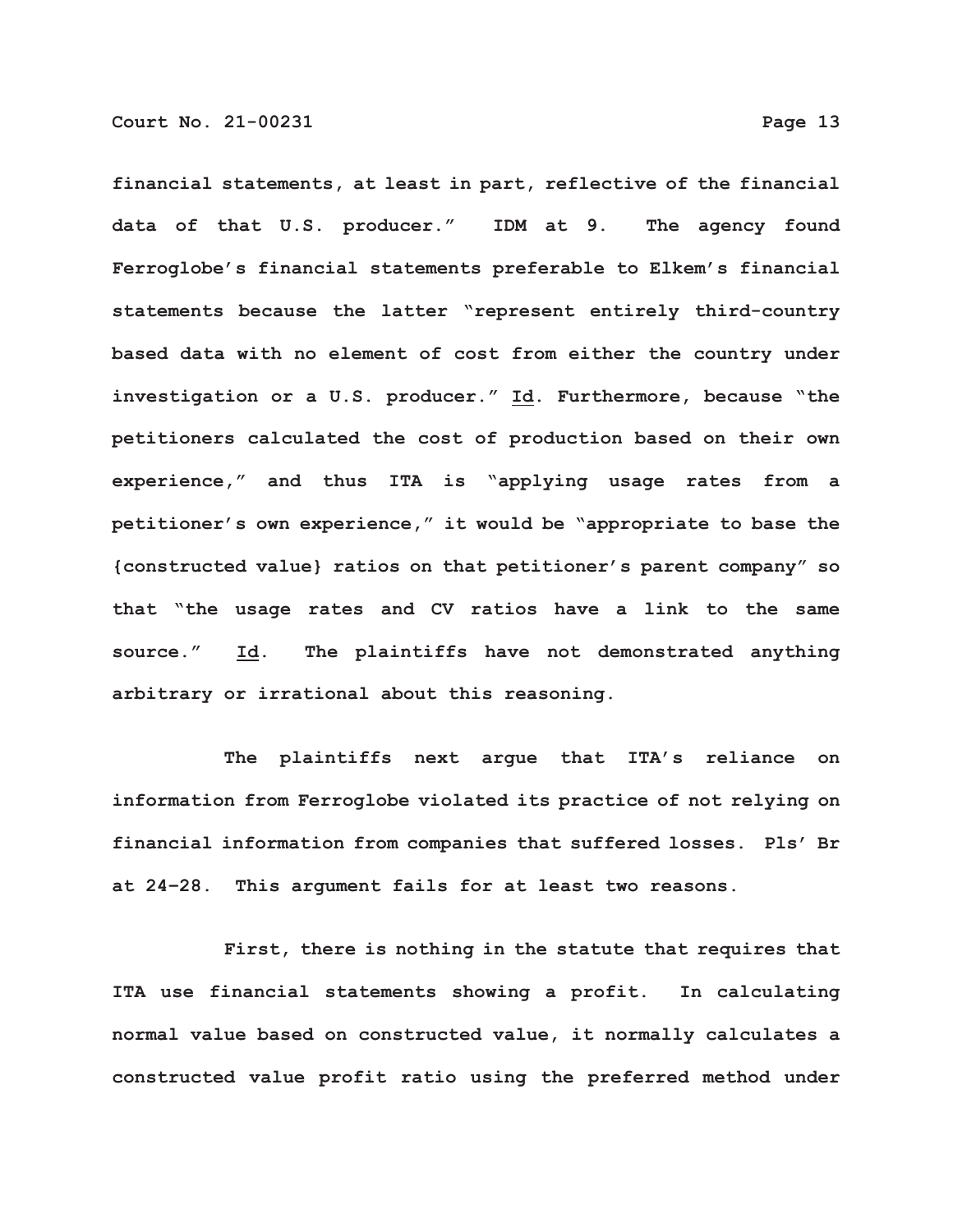**section 19 U.S.C. §1677b(e)(2)(A) of the Act, i.e., based on the respondent's own home-market or third-country sales made in the ordinary course of trade. 19 U.S.C. §1677b(e). When the preferred method is unavailable, ITA relies on one of the three alternatives outlined in sections 19 U.S.C. §1677b(e)(2)(B)(i) through (iii). They are: (i) the use of the actual amounts incurred and realized by the specific exporter or producer in connection with the production and sale of merchandise that is in the same general category of products as the subject merchandise; (ii) the use of the weighted average of the actual amounts incurred and realized by exporters or producers (other than the respondent) that are subject to the investigation or review in connection with the production and sale of a foreign like product; or (iii) "the amounts incurred and realized for selling, general, and administrative expenses, and for profits, based on any other reasonable method, except that the amount allowed for profit may not exceed the amount normally realized by exporters or producers [other than the respondent] in connection with the sale, for consumption in the foreign country, of merchandise that is in the same general category of products as the subject merchandise . . .." 19 U.S.C. § 1677b(e)(2)(B). The plaintiffs do no demonstrate why ITA's selection was aberrant.**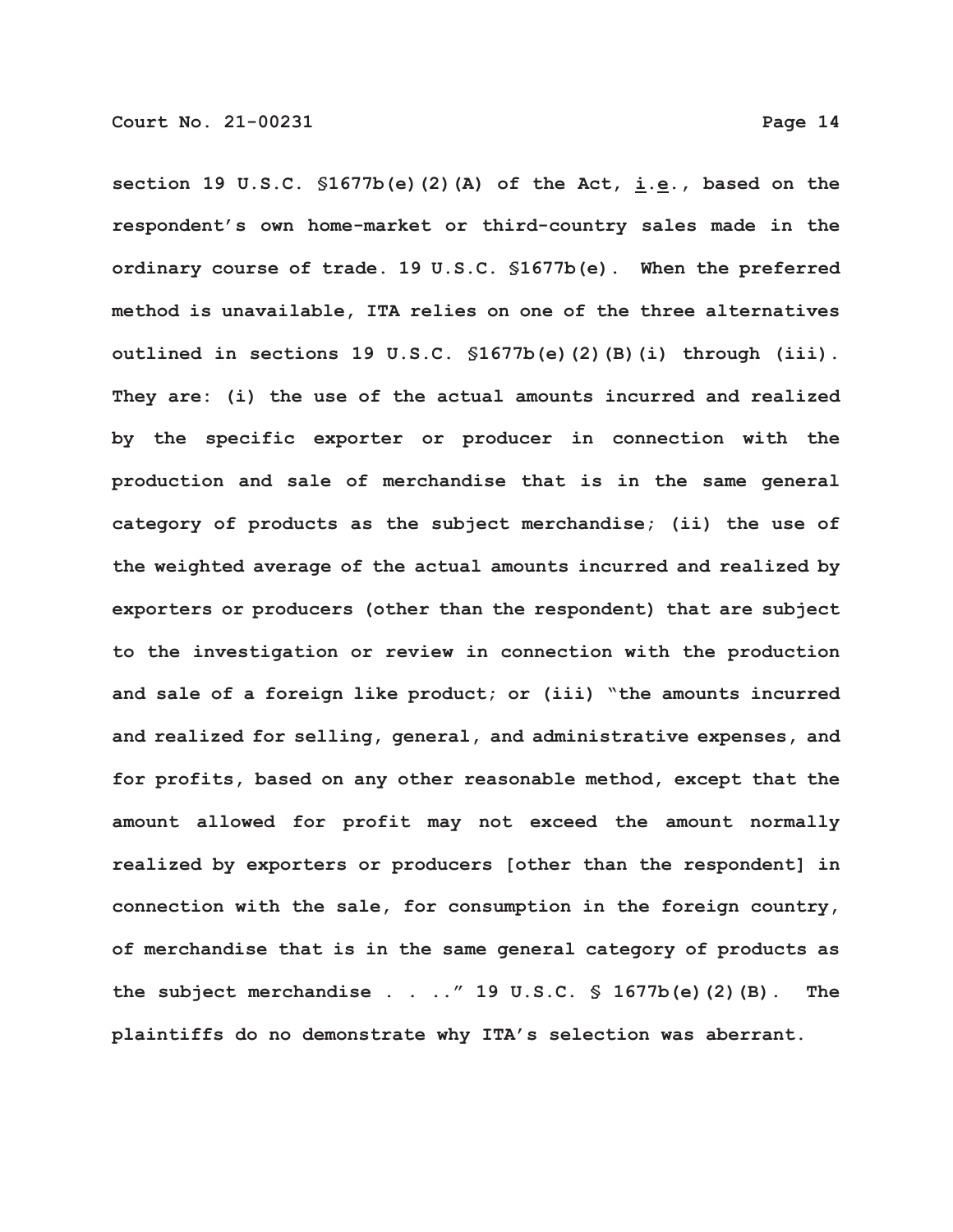**Second, the statute does not establish a hierarchy for selecting among the alternatives for calculating constructed value profit. See SAA at 840 ("At the outset, it should be emphasized, consistent with the Antidumping Agreement, new section 773(e)(2)(B) does not establish a hierarchy or preference among these alternative methods. Further, no one approach is necessarily appropriate for use in all cases."). Moreover, as explained in the SAA, "the selection of an alternative will be made on a case-by-case basis, and will depend, to an extent, on available data." See id. at 840. The court does not concur with the argument that the fact that the SAA did not "establish particular methods and benchmarks for applying this alternative" implies that ITA must use any third-country, third-party source a petitioner selects. See Pls' Br at 22. ITA has discretion to select from any of the three alternative methods, depending on the information available on the record, and in this instance the information in the record only permitted it to select option three -- "any other reasonable method" -- because the only respondent in the underlying investigation was non-responsive. See supra. The plaintiffs argue that the fact that there is a "cap on the amount of profit that will be included" under this option "inherently assumes that the agency will rely on a source that does not have zero profit or a**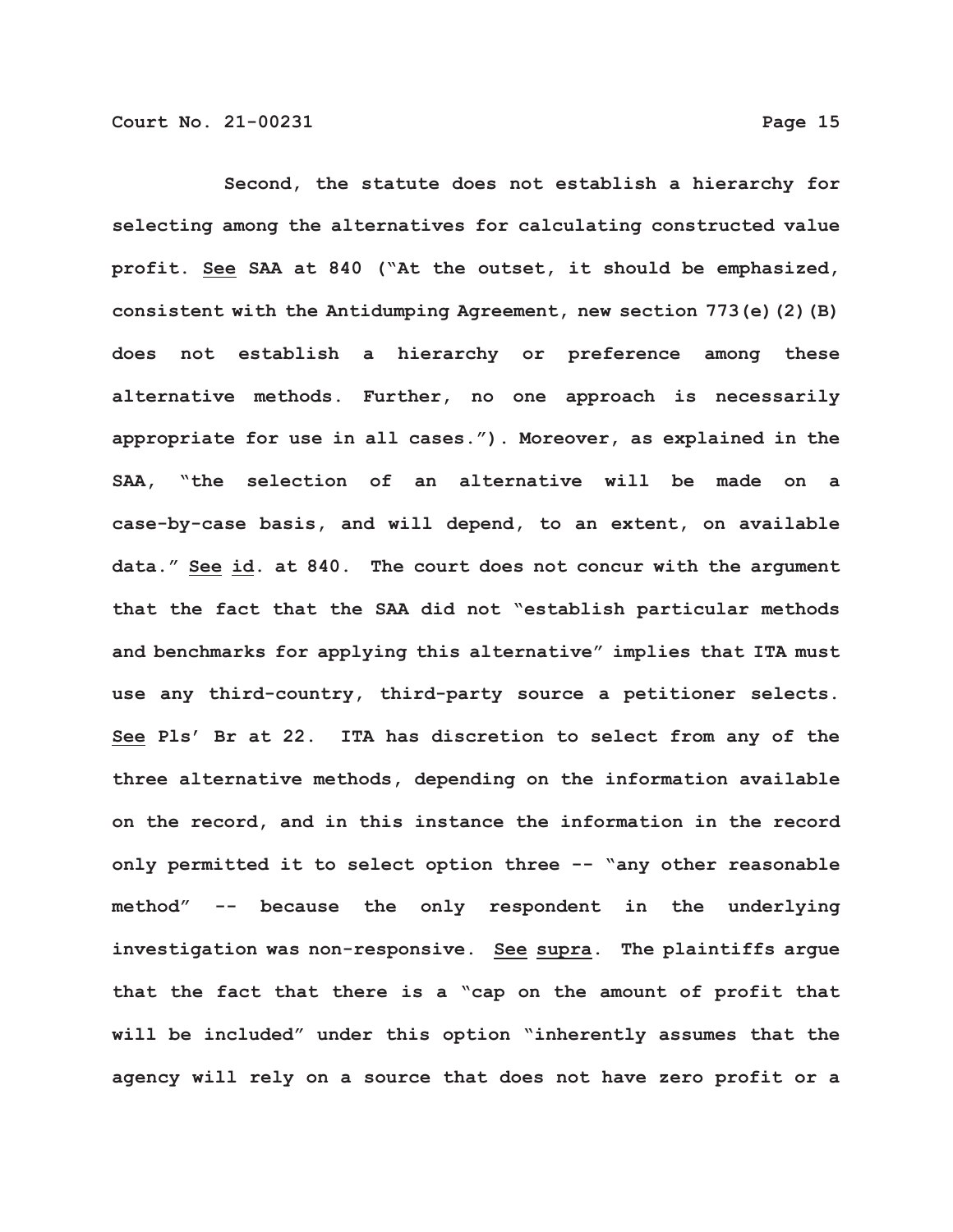**loss", Pls' Br at 18, but a basic canon of statutory interpretation produces the opposite result: because the statute explicitly sets an exception capping the amount of profit that can be included from surrogate financial statements, the absence of a "profit floor" exception means that there is no minimum profit requirement among surrogate financial statements. See, e.g., Ventas, Inc. v. United States, 381 F.3d 1156, 1161 (Fed.Cir. 2004) ("Where Congress includes certain exceptions in a statute, the maxim expressio unius est exclusio alterius presumes that those are the only exceptions Congress intended.").**

**Be that as it may, the plaintiffs do not point to any authority for the proposition that ITA's preference for profitable companies2 must triumph over its practice of using financial statements from U.S. producers when no in-country data are available. As explained below, plaintiffs' cases do not show ITA relying on third-country data for calculating constructed value when adequate financial information about U.S. producers was available. See Pls' Br at 21–22. Rather, the agency only used**

 <sup>2</sup> **For example, in Catfish Farmers of Am. v. United States, 33 CIT 1258, 1273, 641 F.Supp.2d 1362, 1378 (2009), the dispute was whether ITA was reasonable in choosing to use a profitable third-country seafood processor to derive surrogate financial ratios for a nonmarket economy company to the exclusion of another third-country seafood processor that was not profitable.**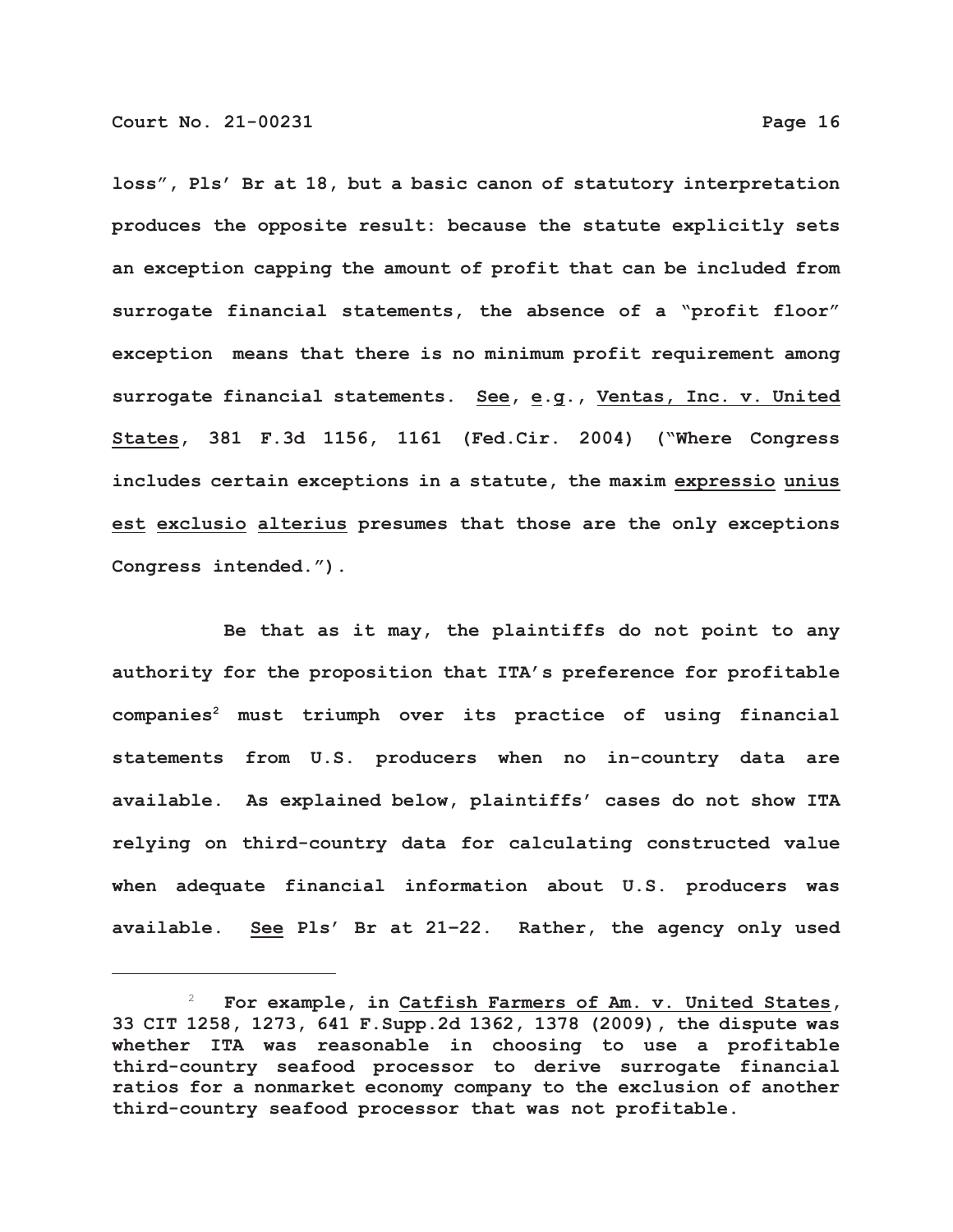**third-country financial statements when there were no financial statements covering home market sales or from a U.S. producer available on the record. Id. Here, however, ITA had record information available that was linked to one of the petitioning companies, which included data from a U.S. producer that could be used to calculate constructed value. IDM at 2, 10. Thus, none of those cases support plaintiffs' position.**

**They argue, largely based on EMD from Australia and PVA from Korea, that ITA has a practice of not selecting rates as adverse facts available when those rates were calculated using financial statements showing a loss. See Pls' Br at 24–31. However, those cases do not show that ITA has a practice of prioritizing profitable financial statements from third-country producers over those of U.S. producers that show a loss when calculating constructed value for initiation. In fact, in both instances, the agency ultimately relied on profitable financial statements from other producers in the country of investigation, and not financial statements from a third-country producer. See Notice of Final Determination of Sales at Less Than Fair Value and Termination of Critical Circumstances Investigation: Electrolytic Manganese Dioxide from Australia, 73 Fed.Reg. 47586 (Dep't of Commerce Aug. 14, 2008); Issues and Decision Memorandum at 5–6**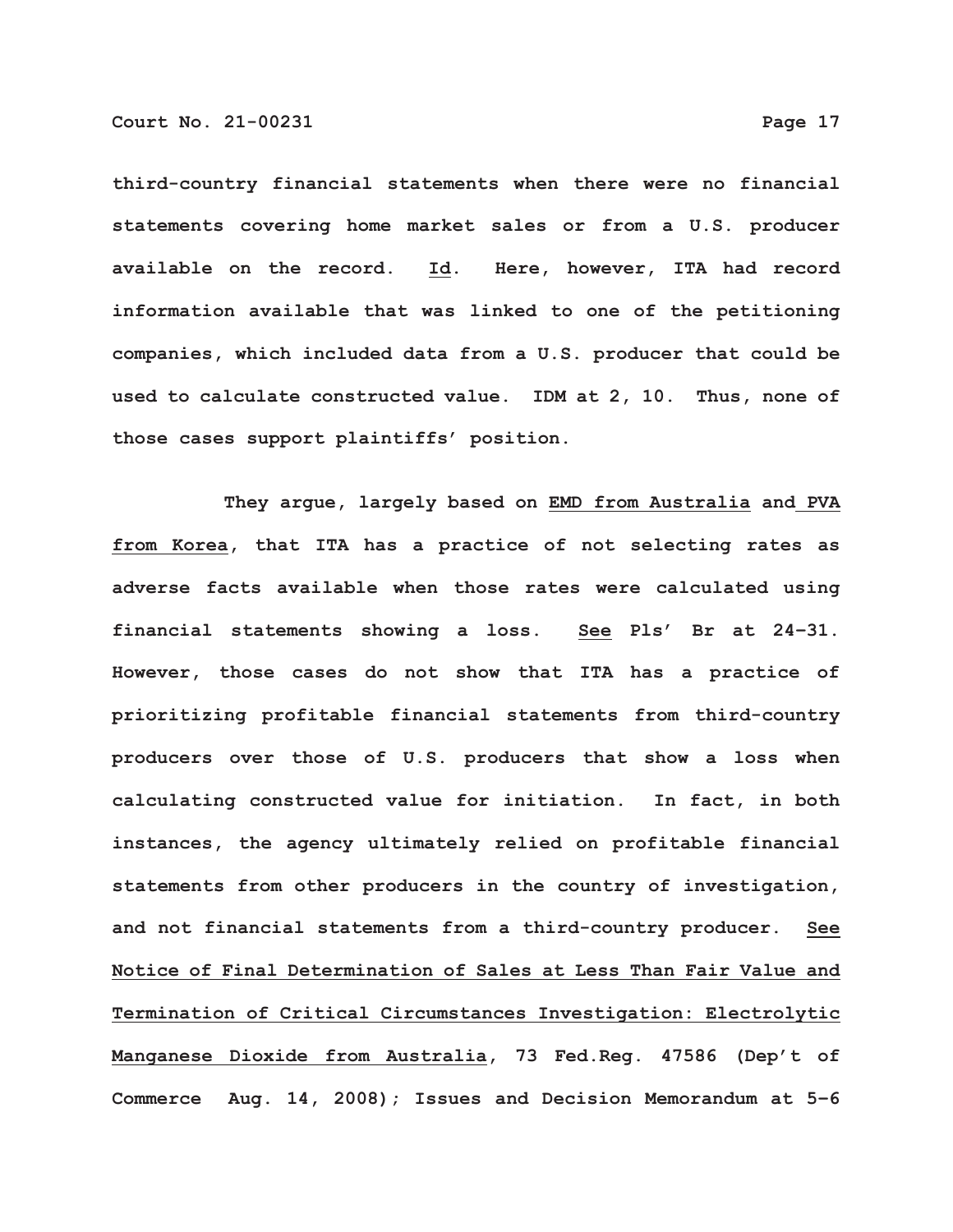**(ITA chose to calculate constructed value based on an Australian producer with home market sales); Notice of Final Determination of Sales at Less Than Fair Value: Polyvinyl Alcohol From the Republic of Korea, 68 Fed.Reg. 47540 (Dep't of Commerce Aug. 11, 2003); Issues and Decision Memorandum at Comment 1 (ITA used a Korean producer with home market sales as a surrogate company from which to select a reasonable constructed value profit rate).**

**Unlike in EMD from Australia, in the underlying investigation herein ITA did not have profitable surrogate financial statements from the country of investigation that could be used in calculating constructed value. IDM at 2. PVA from Korea likewise represented a different set of facts, in which ITA had a source for calculating constructed value that included both U.S. sales and home market sales in financial statements. See PVA from Korea at Comment 1. By contrast, in its investigation at bar, ITA was faced with the options of using either financial statements from Elkem, an entirely third-country producer, or financial statements from Ferroglobe, a parent company of one of the petitioning companies whose financial data included financial statements from a U.S. producer. IDM at 2, 9.**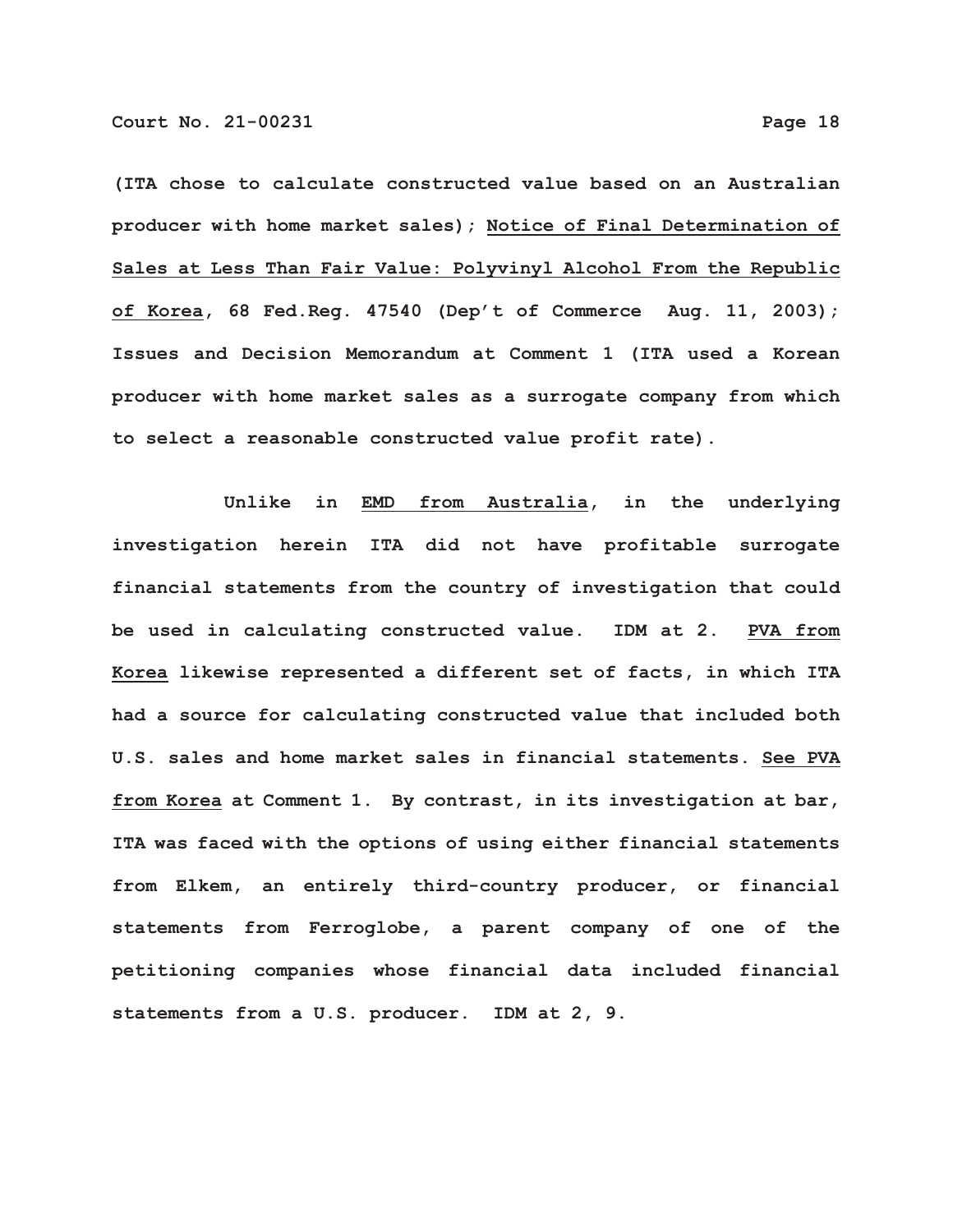**When ITA selects an alternative method for calculating normal value based on constructed value, its practice, in the absence of in-country information, is to rely on a petitioner's own data, in the form of financial statements from U.S. producers, over a third-party producer for initiation purposes. Id. at 9–10. Plaintiffs' citations to Mid Continent Steel & Wire, Inc. v. United States, 41 CIT \_\_\_, \_\_\_, 273 F.Supp.3d 1348, 1351–53 (2017), aff'd in part, 941 F.3d 530, 542–43 (Fed.Cir. 2019), and Husteel Co. v. United States, 40 CIT \_\_\_, \_\_\_, 180 F.Supp.3d 1330, 1343–46 (2016), aff'd, 710 Fed. Appx. 890 (Fed.Cir. 2018), are not to the contrary. See Pls' Br at 21–22. Neither of those cases addressed ITA's method of selecting an AFA rate, nor did they address whether the agency should have used third-country financial information over financial information regarding a petitioner operating in the United States. Here, ITA acted in accordance with its practice when it used Ferroglobe's financial statements, which were the only fully audited ones provided by the petitioners in response to the agency to calculate normal value based on constructed value. Id. at 2, 9, 10.**

**The plaintiffs next argue that Elkem's financial information is superior to Ferroglobe's because the latter reflects a company involved in a "wide range of business activities,"**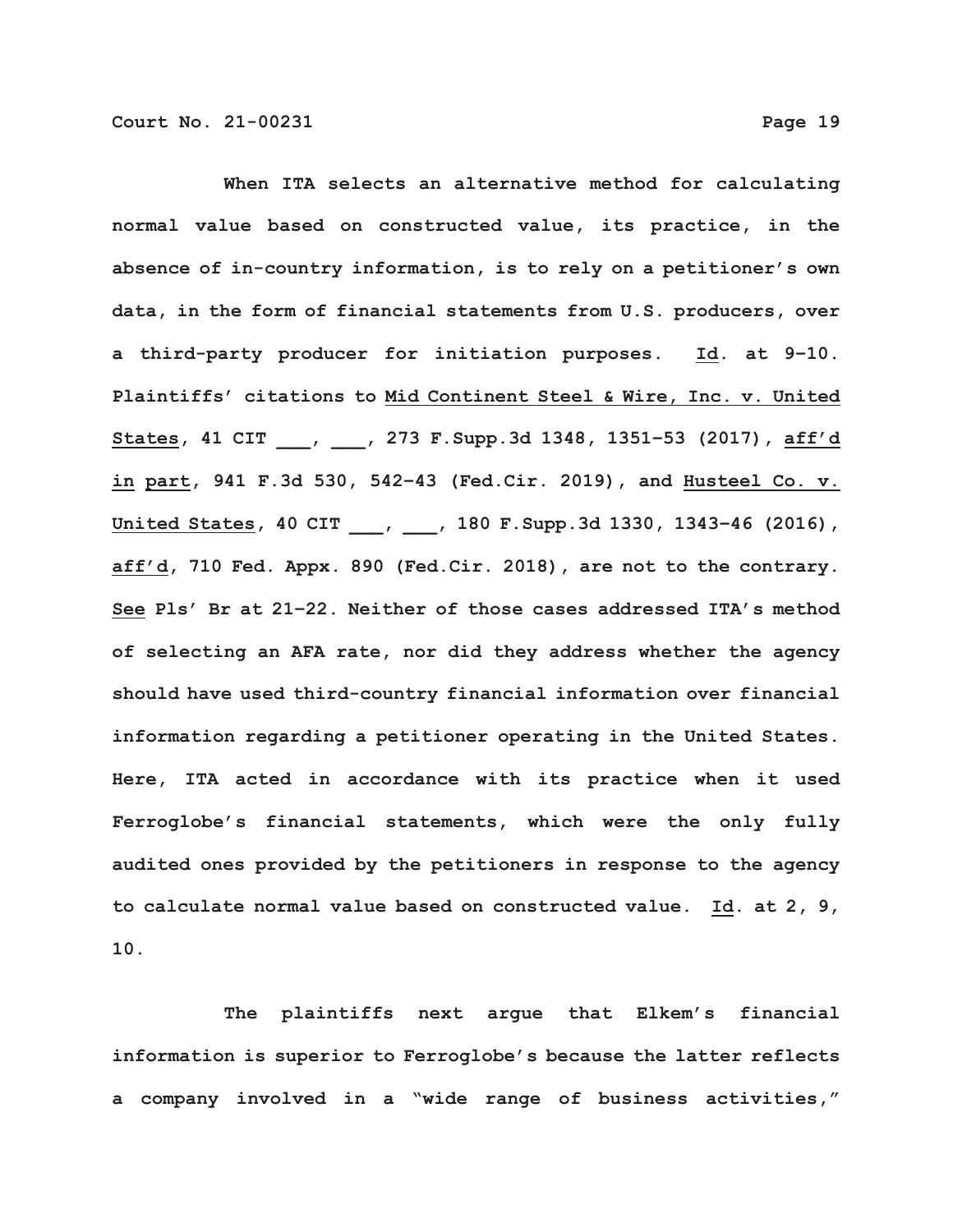**including the production of silicon metal, whereas Elkem is a "pure-play producer of silicon metal" like RSS. Pls' Br at 4. As a preliminary matter, and as the plaintiffs admit, "Petitioners also provided separate financial data for GSM, a subsidiary of Ferroglobe, which were used to compile the aggregated financial data forming the basis of Ferroglobe's audited consolidated financial statements." Pls' Br at 24. More importantly, the plaintiffs adduce no authority for the proposition that the surrogate company must only (or even primarily) produce the product at issue. Indeed, the Trade Preferences Extension Act of 2015 made clear that, in applying an adverse inference in selecting among the facts otherwise available, ITA "is not required" to demonstrate that the "dumping margin used" "reflects an alleged commercial reality of the interested party" for "any" purpose. 19 U.S.C. §1677e(d)(3). Accordingly, the relevance of Ferroglobe's other operations is neither established nor apparent. Plaintiffs' elevation of their own statement that "all silicon metal producers use essentially the same inputs and production process," Pls' Br at 23, would, at most, show that Elkem might be an acceptable (but not mandatory) surrogate company.**

**Finally, the plaintiffs argue that "[ITA]'s practice is to select, as an AFA rate, the higher of: (1) the highest dumping**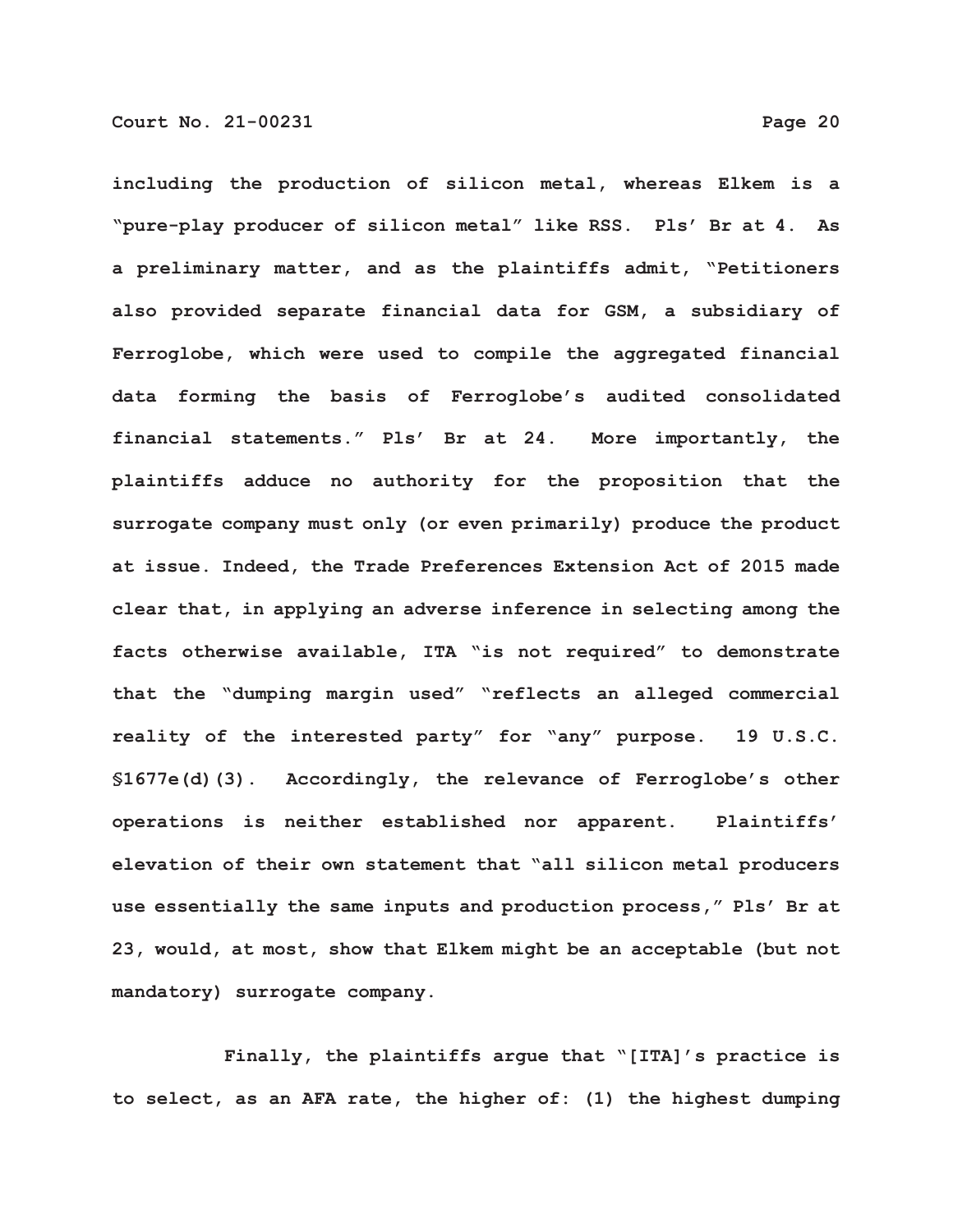**margin alleged in the petition, or (2) the highest calculated rate of any respondent in the investigation." Pls' Br at 15, 28–31. According to them, the fact that the sole mandatory respondent did not provide sufficient information to calculate a rate required ITA to accept the highest rate alleged in their petition. Id. However, this framework does not reflect the agency's current practice when making adverse inferences, which is to "select the higher of: (1) the highest margin stated in the notice of initiation; or (2) the highest margin calculated for any respondent." Papierfabrik Aug. Koehler SE v. United States, 843 F.3d 1373, 1380 (Fed.Cir. 2016) (noting that plaintiff did not disprove this practice). In other words, as explained in the IDM, ITA has a practice of corroborating the rate found in the Initiation Notice and applying that rate as adverse facts available. See IDM at 7–8. Notably, the petitioners even acknowledged that "the Department typically assigns the highest estimated dumping margin from its initiation notice as the AFA rate in these situations, which is 21.41 percent for Bosnia and Herzegovina in this case . . .." See Silicon Metal from Bosnia and Herzegovina: Request for Application of Total Facts Available with Adverse Inferences to RSS, PR 46, CR 26, at 2.**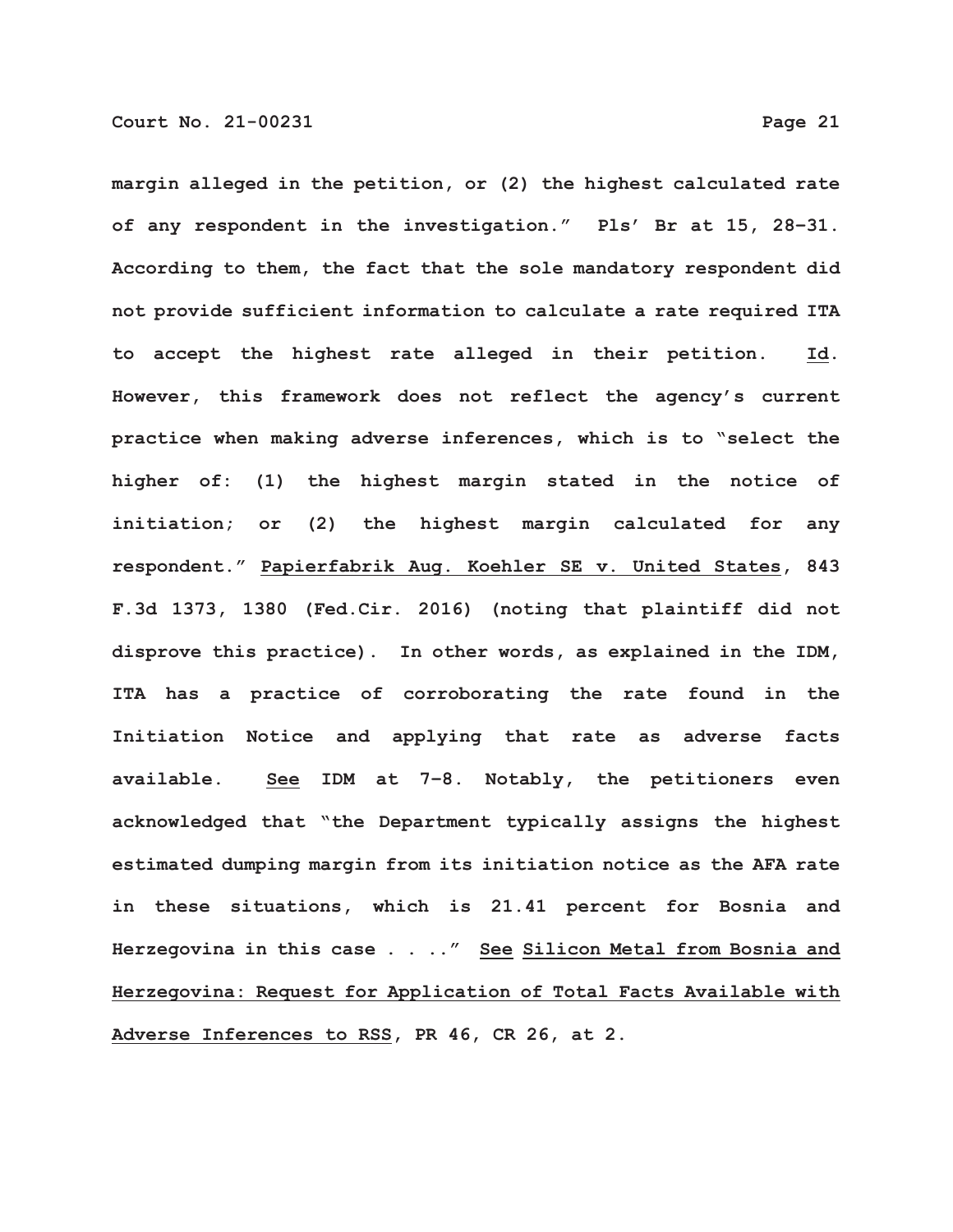**Plaintiffs' citation to Welded Stainless Pressure Pipe from Thailand: Final Determination of Sales at Less Than Fair Value, 79 Fed.Reg. 31093 (Dep't of Commerce May 30, 2014), is not to the contrary because, in that case, the initiation margin was not adjusted from the petition margin, so there was no reason for ITA to make any distinction between the petition margin and the initiation margin. See Welded Stainless Pressure Pipe From Malaysia, Thailand, and the Socialist Republic of Vietnam: Initiation of Antidumping Duty Investigations, 78 Fed.Reg. 35253 (Dep't of Commerce June 12, 2013) (initiation notice accepting that the "estimated dumping margins for welded stainless pipe from Thailand range from 23.77 percent to 24.01 percent"). Notably, in that case was cited a related ITA decision in which the margins alleged in the petition had been "adjusted at initiation," and the agency ultimately selected an even higher rate based on information obtained during the course of its investigation. See Issues and Decision Memorandum, Welded Stainless Pressure Pipe From Thailand: Final Determination of Sales at Less Than Fair Value, 79 Fed.Reg. 31093 (Dep't of Commerce May 30, 2014). Here, the margin alleged in the petition was also "adjusted at initiation" in accordance with agency current practices. As explained above, the plaintiffs**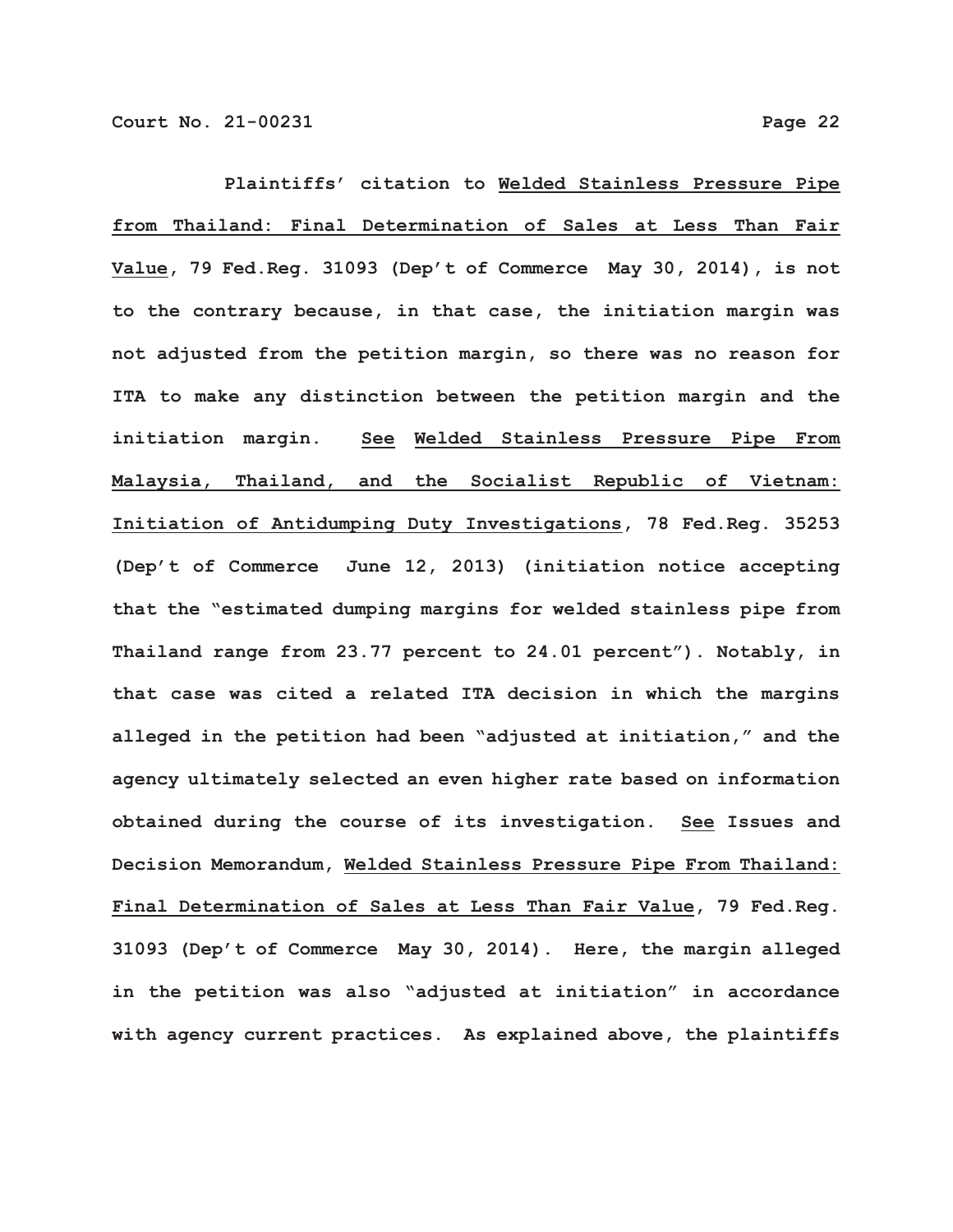**have not established that ITA was unreasonable in adjusting the petition rate in arriving at the initiation rate.**

**The other ITA decisions on which the plaintiffs now rely, EMD from Australia and PVA from Korea —- which are from 2003 and 2008 —- represent a prior practice of the agency. Under that practice, it would revisit the initiation margin when selecting for use as an AFA, potentially recalculating it using information later obtained in those investigations or evaluating whether it was sufficiently adverse. See IDM at 7–9. In each of those proceedings, ITA recalculated the rates under the premise that rates initially calculated based on financial statements showing a loss would not be adverse, but would rather benefit the non-cooperative respondents. See Pls' Br at 26 (quoting EMD from Australia and accompanying IDM at 6).**

**That practice, however, has since been superseded by ITA's current practice of not recalculating the initiation rate when selecting it as adverse facts available. Under current practice, the agency seeks to evaluate and confirm the reliability of the information presented in a petition at the time of the initiation of an investigation, and then ITA only corroborates the margin in the initiation notice when selecting an AFA rate. IDM at**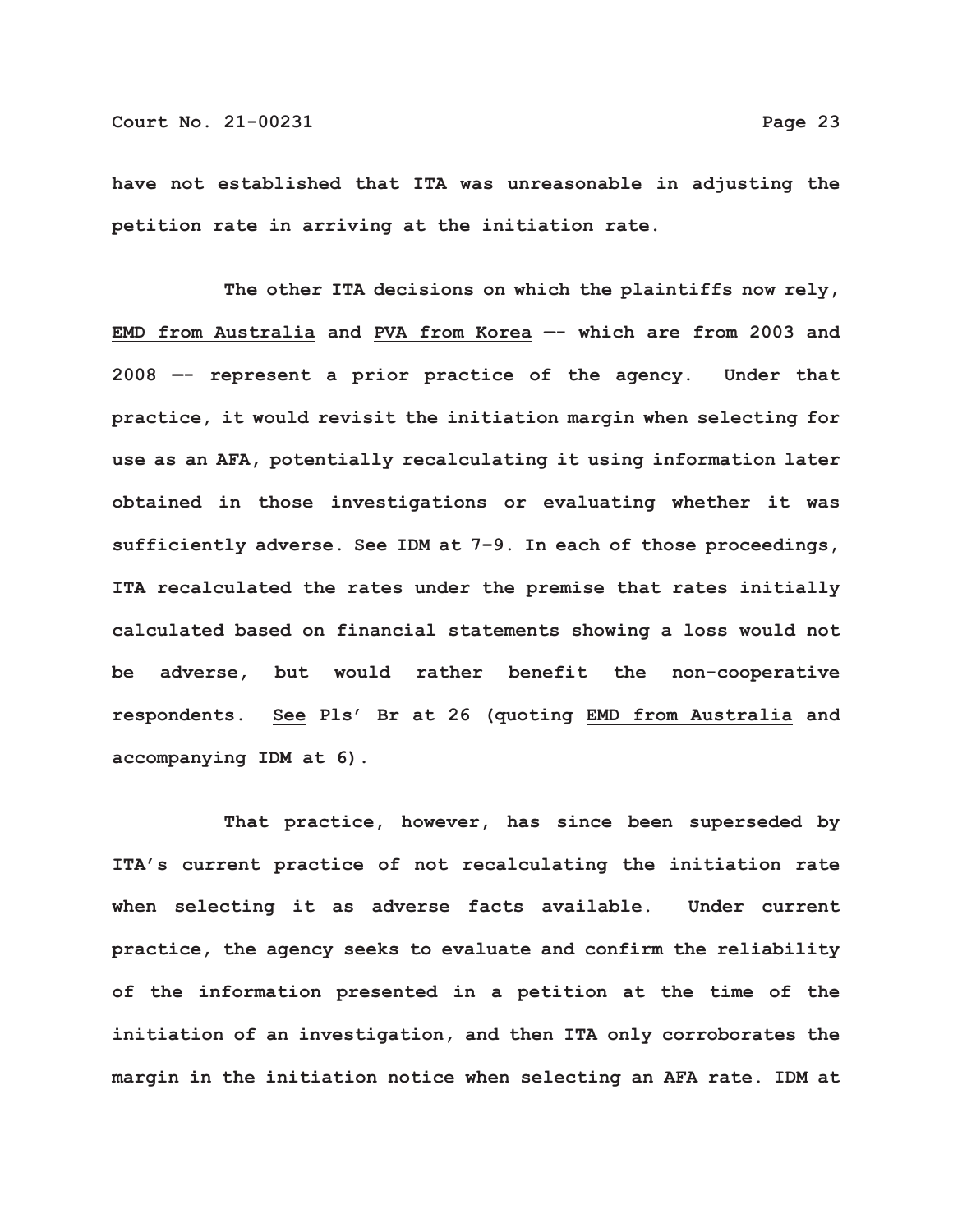**7–8 (citing Aluminum Wire and Cable from the People's Republic of China: Final Affirmative Determination of Sales at Less Than Fair Value, 84 Fed.Reg. 58134 (Dep't of Commerce October 30, 2019), and accompanying Issues and Decision Memorandum at Comment 1). Current policy and practice are based on the fact that ITA has no ability to evaluate whether the adverse facts available rate is sufficiently adverse when there are no participating respondents, there are no calculated rates, and there is no order in place. See IDM at 8 (citing Certain Steel Wheels 12 to 16.5 Inches in Diameter from the People's Republic of China: Final Affirmative Determination of Sales at Less Than Fair Value, and Final Affirmative Determination of Critical Circumstances, 84 Fed.Reg. 32707 (Dep't of Commerce July 9, 2019), and accompanying Issues and Decision Memorandum at Comment 1 (Steel Wheels from China).**

**ITA has followed this practice now for over a decade, and has consistently stated that it does not revisit the initiation margin when selecting it for use as AFA. See IDM at 7–8 (citing Certain Steel Grating from the People's Republic of China: Final Determination of Sales at Less than Fair Value, 75 Fed.Reg. 32366 (Dep't of Commerce June 8, 2010) (Steel Grating from China), and accompanying Issues and Decision Memorandum at Comment 2; Aluminum Wire and Cable from the People's Republic of China: Final**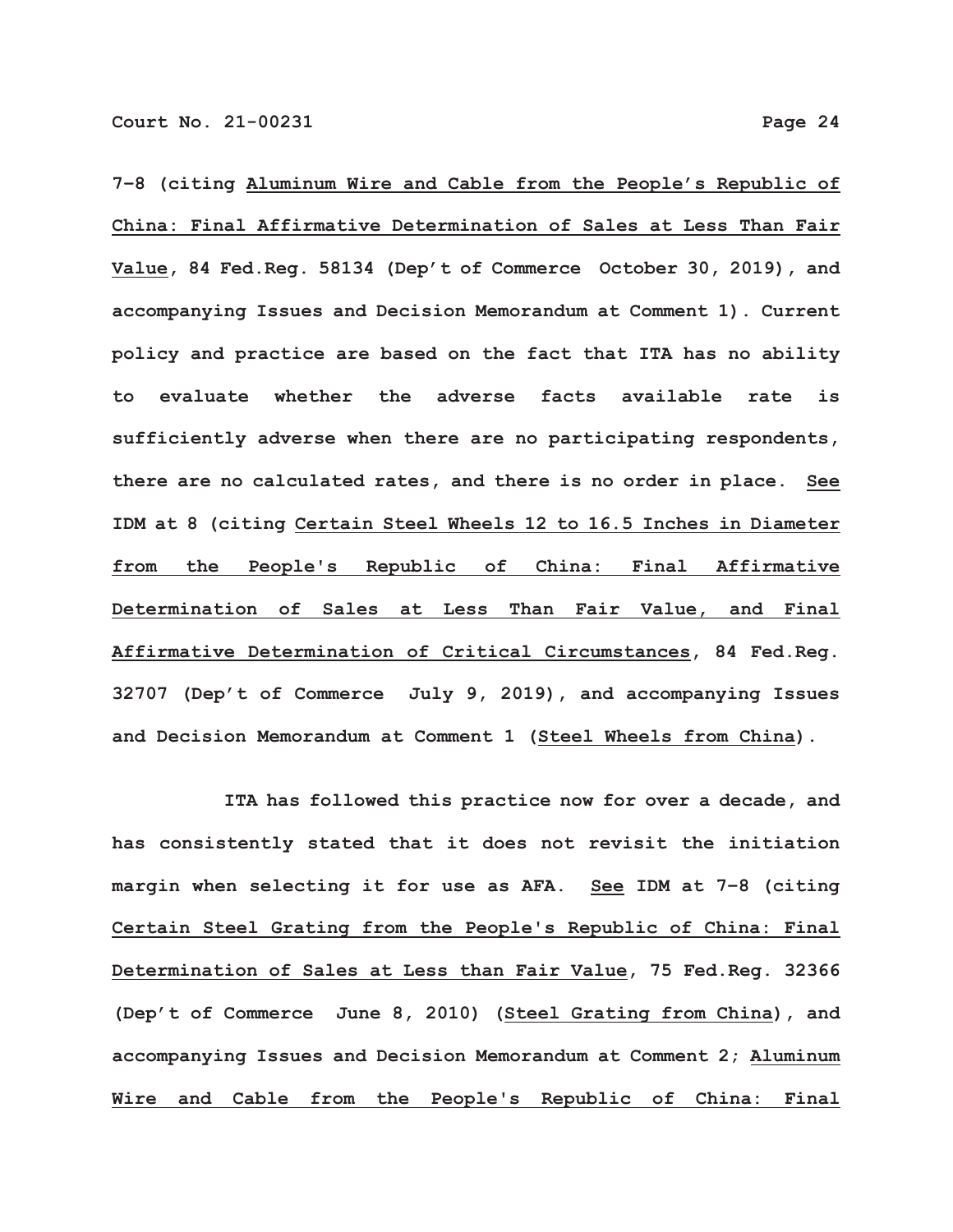**Affirmative Determination of Sales at Less Than Fair Value, 84 Fed.Reg. 58134 (Dep't of Commerce Oct. 30, 2019), and accompanying Issues and Decision Memorandum at Comment 1). Further evidence of this change in practice since the determinations in EMD from Australia and PVA from Korea can be found in ITA's inclusion of language in the initiation notices for those two matters stating that it would consider alternative options for calculating profit if it became necessary to rely on the constructed-value-based margin from the petition for adverse facts available. See IDM at 7, n. 35. This language is no longer included in ITA's initiation notices, however, and was not included in the Initiation Notice herein.**

**In the investigation underlying this action, ITA took the same approach as it has in other investigations presenting similar circumstances, such as in Steel Wheels from China. Like that matter, the administrative proceeding herein involved an investigation where no respondents participated, no order was in place, and there were no calculated rates that could be used to determine whether the adverse facts available rate would be sufficiently adverse in the context of a producer's actions over a period of time under the discipline of an order. IDM at 8, n.38. In accordance with current practice and under such set of facts,**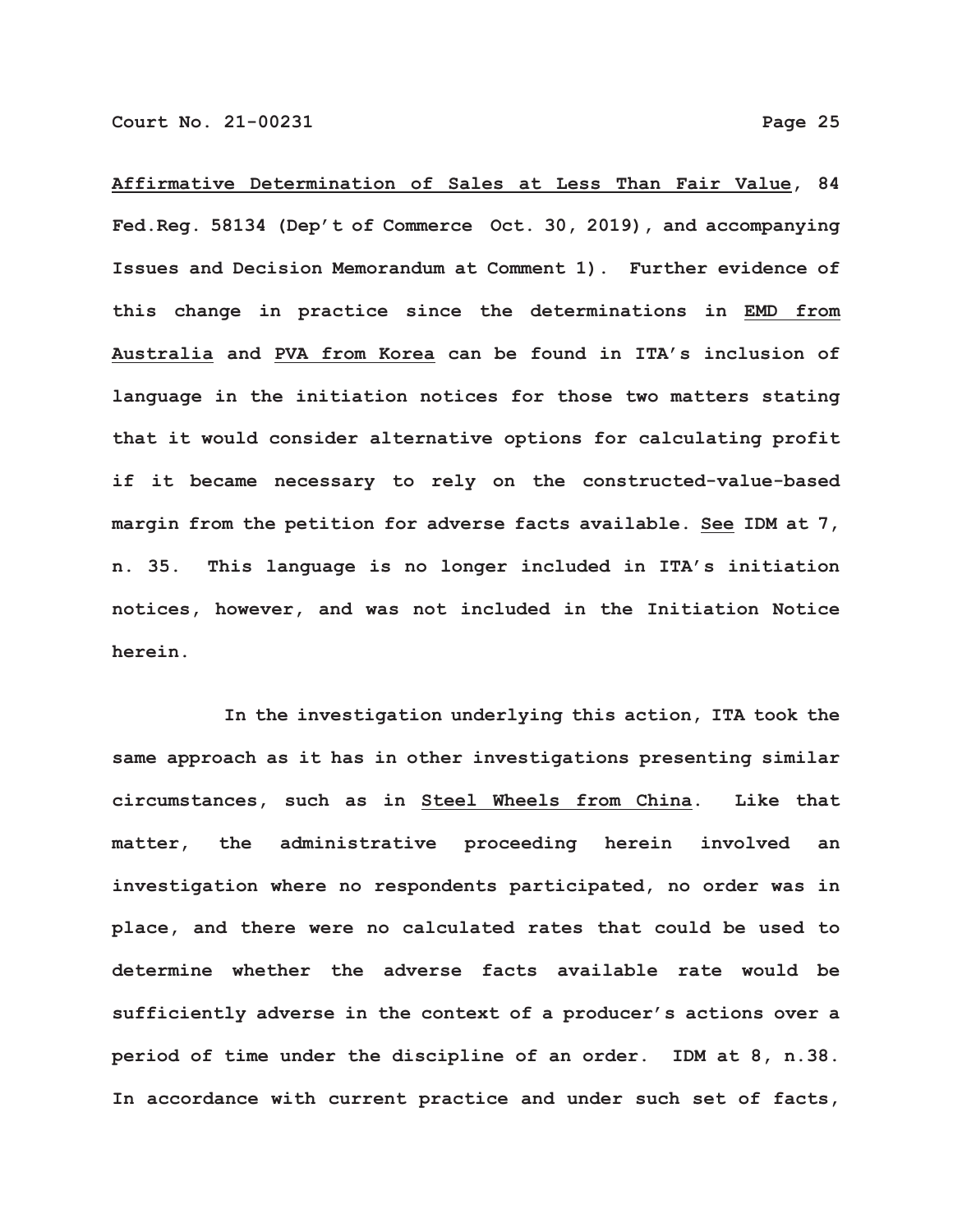**ITA corroborated the dumping margin found in the Initiation Notice, determined that the margin was reliable and had probative value, and thus was appropriate to use as an adverse facts available rate. Id. at 8–9.**

**In short, the practice exemplified in the decisions the plaintiffs cite is no longer current and has not been for many years. Id. at 7–9. This is demonstrated by the cases spanning over a decade that ITA referenced in the IDM as evidence of its current practice, which replaced the practice the plaintiffs rely on in their arguments. Id. at 7–8 & n. 36, 38–40. When it selects an alternative method for calculating normal value based on constructed value, ITA's practice, in the absence of in-country information, is to rely on a petitioner's own data, in the form of financial statements from U.S. producers, over a third-party producer for initiation purposes. Id. at 9–10. ITA thus used Ferroglobe's financial statements, which were the only fully audited financial statements provided in response to its request, to calculate normal value based on constructed value. Id. at 2, 9, 10. Contrary to plaintiffs' argument, it would have been against the agency's current practice to evaluate the margin contained in the Initiation Notice to determine whether it was sufficiently**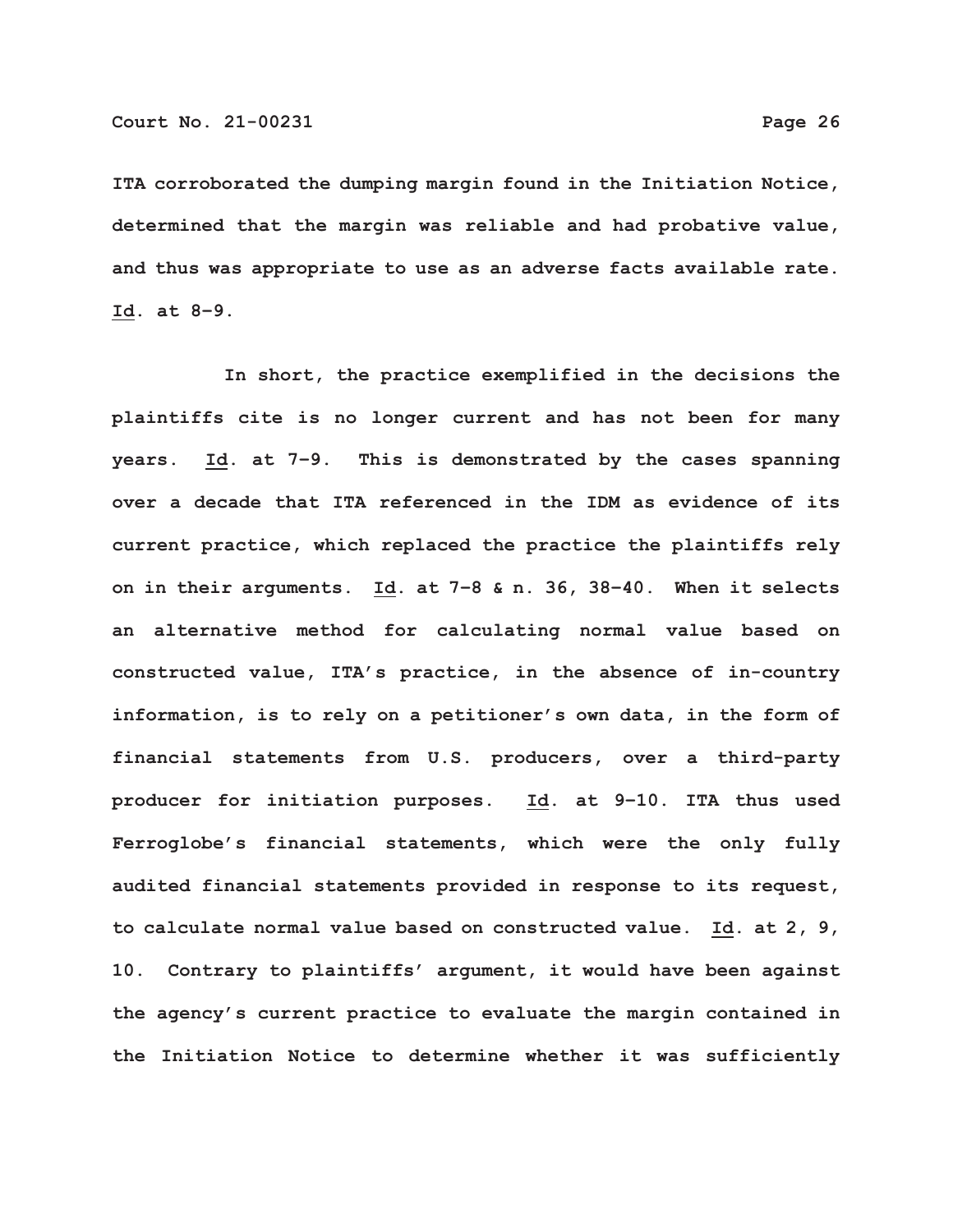**adverse under the circumstances —- and there was nothing in the record to make this evaluation. See id. at 7–9.**

**To summarize, ITA acted in accordance with its current practice when it based the AFA rate on the initiation rate of 21.41 percent, which, as discussed above, was reasonably determined based on Ferroglobe's financial statements. The plaintiffs at times appear to suggest that this rate was so low that RSS secretly wanted it to apply because it would be more favorable than the rate it would be assigned if RSS had participated. See Pls' Br at 12, 14, 30 n. 7, 33. However, ITA "is not required to determine, or make any adjustments to" a "weighted average dumping margin based on any assumptions about information the interested party would have provided if the interested party had complied with the request for information." 19 U.S.C. §1677e(b)(1). See Nippon Steel Corp. v. United States, 337 F.3d 1373, 1382 (Fed.Cir. 2003) (holding that ITA may apply an adverse inference for a respondent's "failure to cooperate to the best of respondent's ability, regardless of motivation or intent").**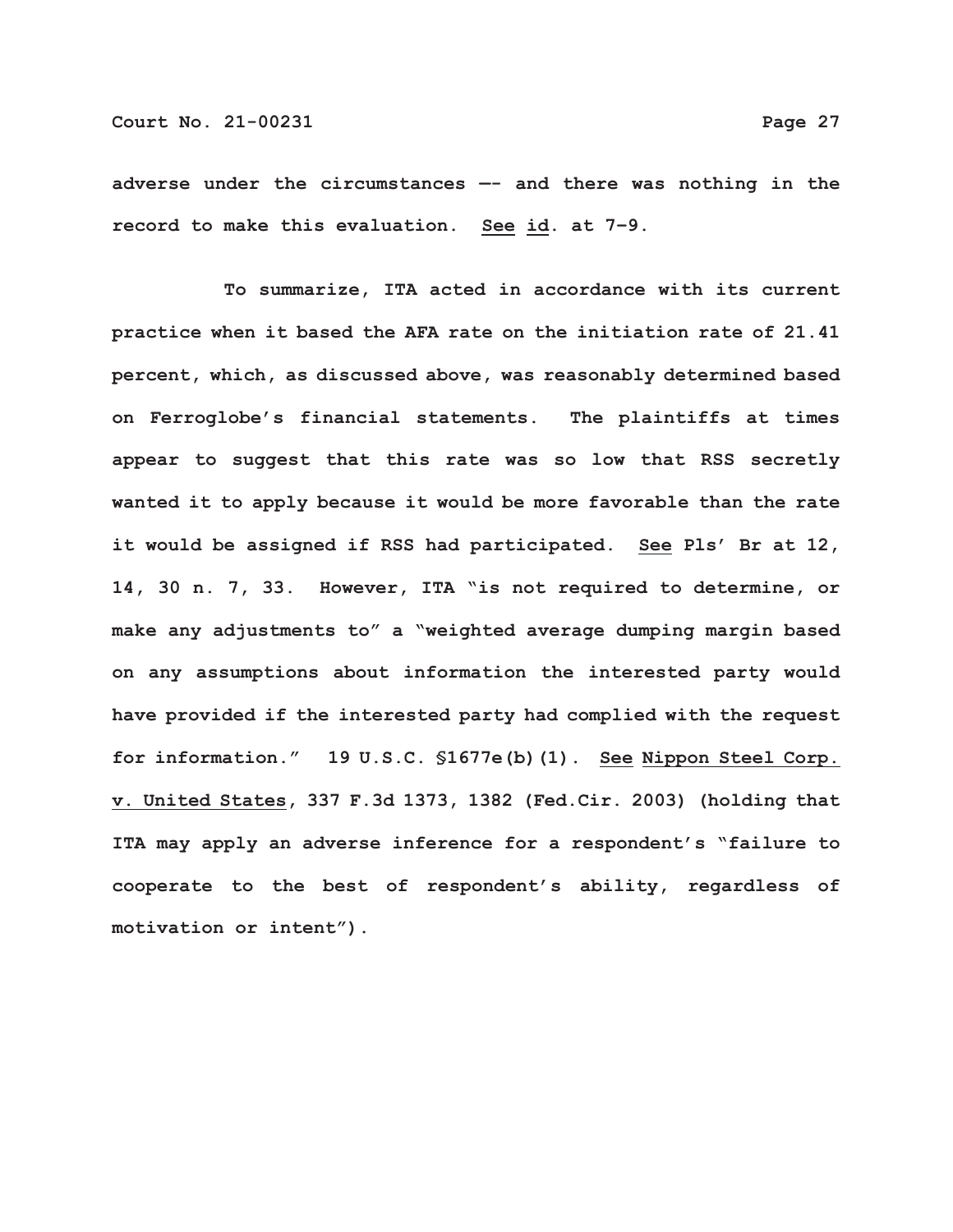# **III**

**In view of the foregoing, plaintiffs' motion for judgment on the agency record must be denied, and this action dismissed.**

**So ordered.**

**Decided: New York, New York** March 21, 2022

> **/s/ Thomas J. Aquilino, Jr. Senior Judge**